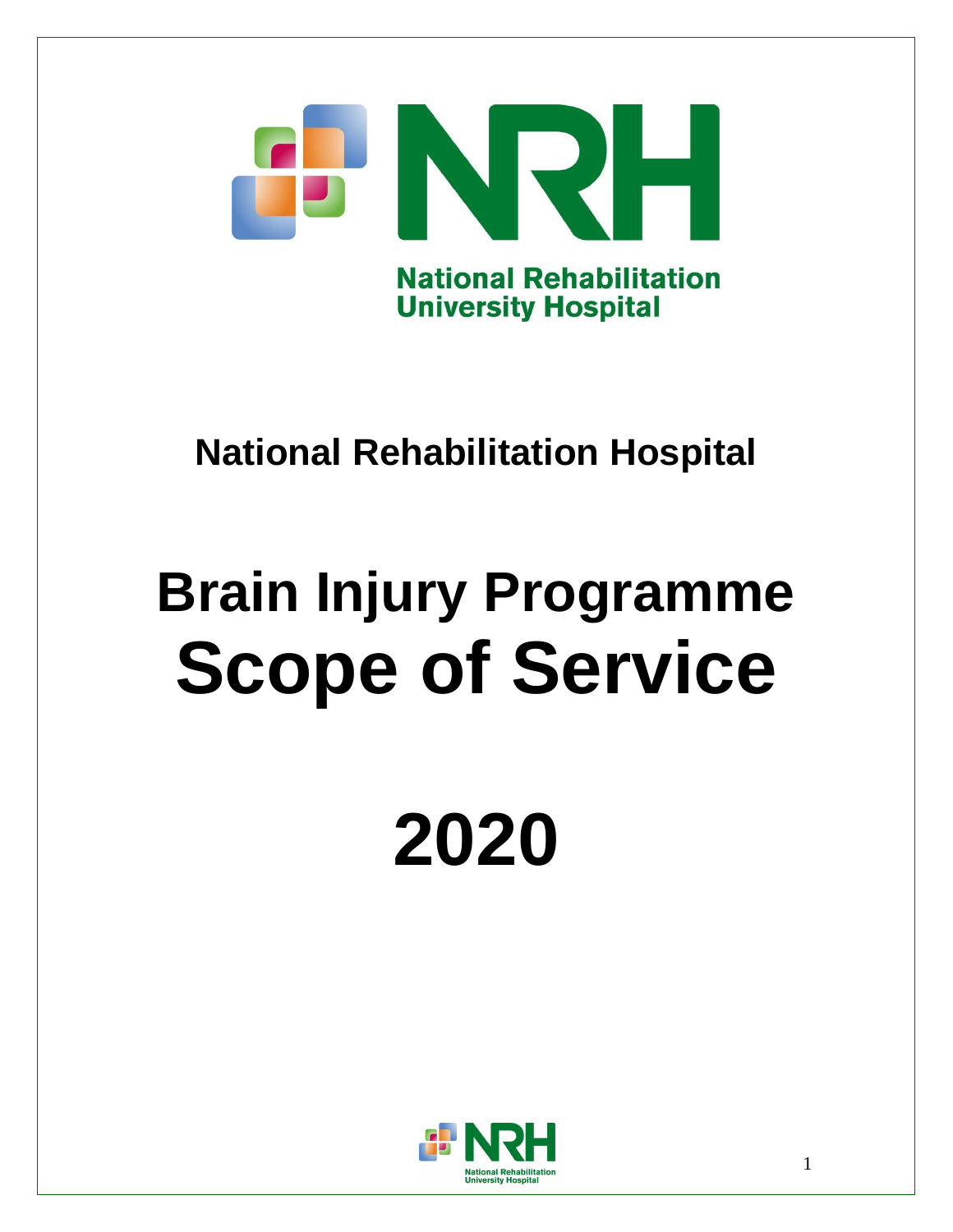# **Contents:**

| HOME AND COMMUNITY BASED AND VOCATIONAL SERVICES 18 |  |
|-----------------------------------------------------|--|
|                                                     |  |
|                                                     |  |
|                                                     |  |
|                                                     |  |
|                                                     |  |

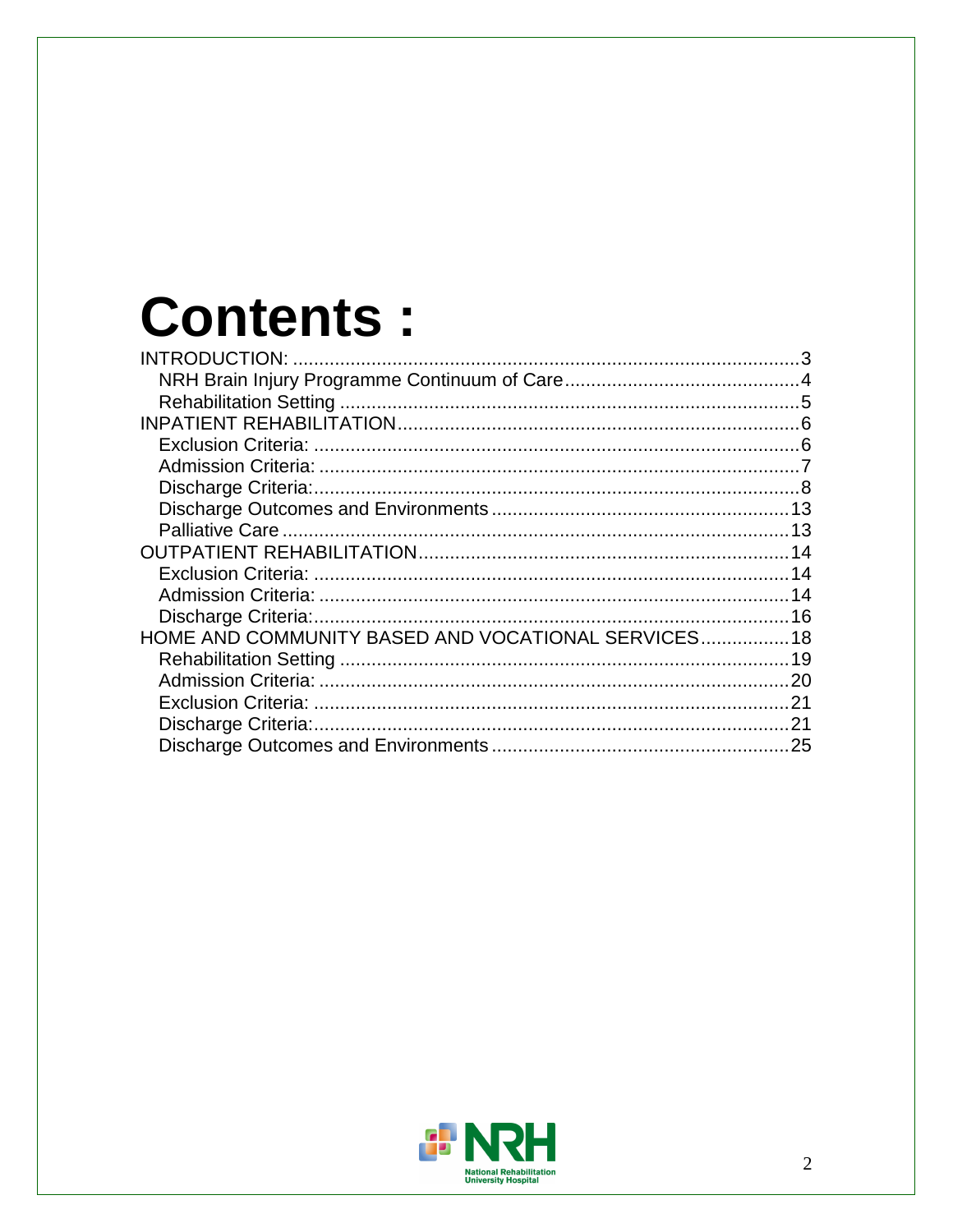# <span id="page-2-0"></span>**INTRODUCTION:**

The Brain Injury Programme (BIP) of rehabilitation at the National Rehabilitation Hospital (NRH) provides specialised, interdisciplinary, coordinated and outcomes focussed rehabilitation for people with acquired brain injury (ABI).

The continuum of care provided by the programme includes the only national inpatient rehabilitation service for people with ABI in the Republic of Ireland, a comprehensive outpatient assessment and treatment programme and both home and community based and vocational training opportunities. The programme demonstrates the commitment, capabilities and resources to maintain itself as a specialised programme of care for people with ABI.

An Acquired Brain Injury (ABI) is any sudden damage to the brain received during a person's lifetime and not as a result of birth trauma. An ABI may be caused by trauma, tumour, (e.g. or subarachnoid haemorrhage), cerebral anoxia, toxic or metabolic insult (e.g. hypoglycaemia), infection (e.g. meningitis, encephalitis) or an inflammatory process (e.g. vasculitis). One of the most important things to know about an acquired brain injury is that every injury is unique, meaning that symptoms can vary widely according to the extent and locality of the damage to brain tissue. The ensuing impairments can cause a wide range and level of medical, physical, cognitive, communicative, psychological, social, behavioural, vocational, educational, cultural, family, and spiritual and leisure needs in people with ABI. These impairments may also impact the functional abilities of people with ABI to live independently, drive, use public transport, return to work or education, participate in leisure and social activities, fulfil family roles and maintain personal, sexual and family relationships.

In Ireland, there are no official statistics for the number of people living with an acquired brain injury. However, by studying data from a number of other countries and basing it on the Irish population, it is estimated that between 9,000 and 11,000 people sustain a traumatic brain injury annually in Ireland. Additionally, it is estimated that there are up to 30,000 people in living in Ireland with long term difficulties following acquired brain injury.

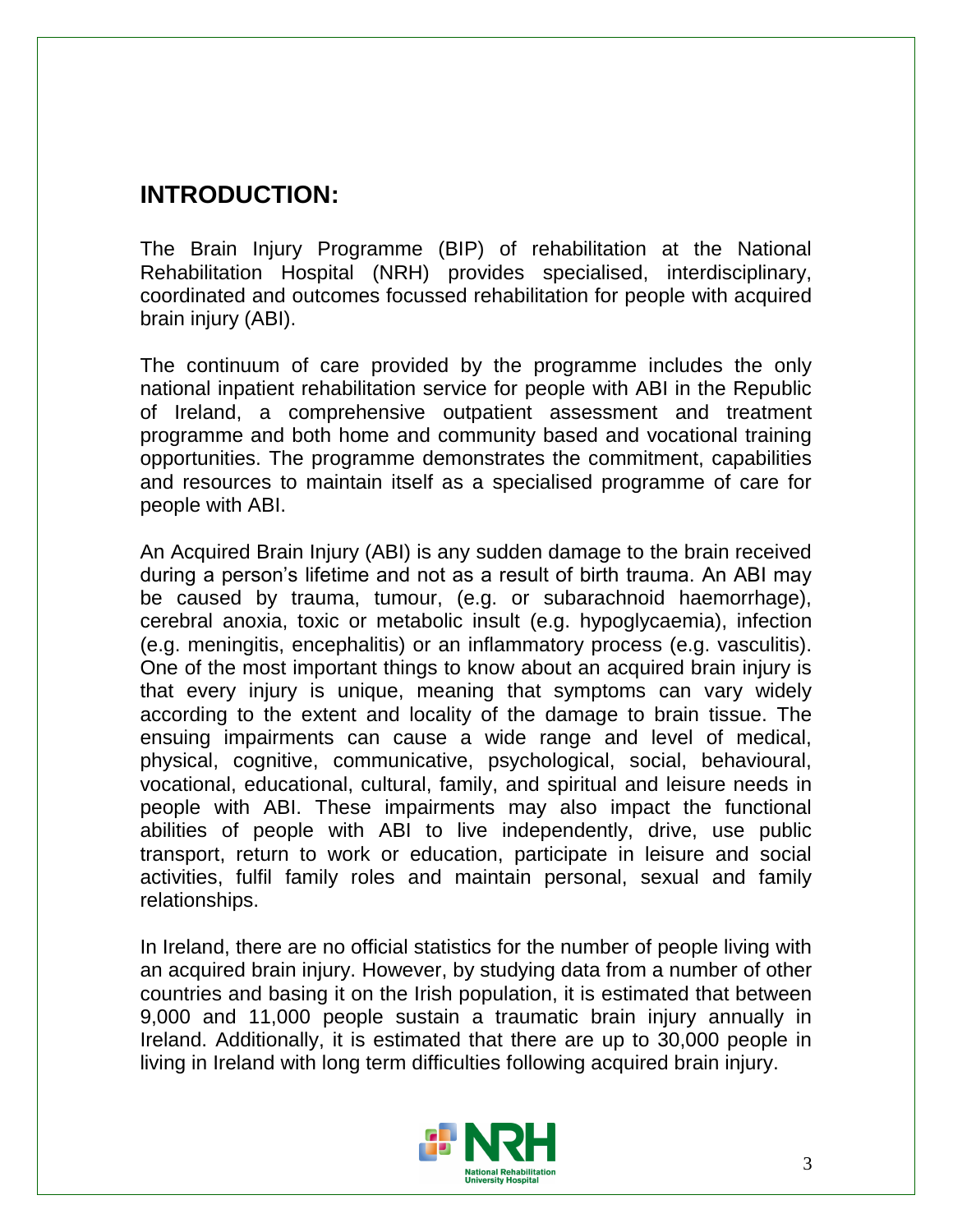Under the direction of the Brain Injury Programme Manager and the Brain Injury Medical Director, the BIP, in conjunction with the persons served and their families/carers, provides individualised, goal-directed rehabilitation designed to lessen the impact of impairment and to assist people with ABI to achieve their desired levels of functional independence, social participation and community reintegration.

The BIP services are provided by an interdisciplinary team through a casecoordinated approach that also addresses:

- Ongoing access to information, referral and transition to services available within the NRH Brain Injury Continuum of care.
- Support for information sharing, movement and access with other external brain injury community resources and stakeholders.
- Provision of education and support to persons served, their families/support systems and the community.
- Facilitation of opportunity for interaction for people with ABI within the NRH Brain Injury Continuum of care.

## <span id="page-3-0"></span>**NRH Brain Injury Programme Continuum of Care**

The NRH has developed a full continuum of care for people with ABI. This continuum includes:

- Brain Injury Comprehensive Integrated Inpatient Rehabilitation Programme.
- Brain Injury Outpatient Rehabilitation Programme.
- Brain Injury Home and Community Based Rehabilitation Programme.
- Brain Injury Vocational Programme.

This comprehensive, interdisciplinary continuum of care ensures that all individuals can receive the most appropriate programme of care based on their injury and their individual rehabilitation needs. Treatment can begin anywhere on this continuum, and persons served can progress through this continuum and to other appropriate community and follow-up services.

In some instances, the person served can receive services from multiple NRH programmes and services throughout their continuum of care. For example, a person who has experienced a brain injury may also have a spinal cord or amputation injury. This "dual diagnosis" requires a specialised and individualised treatment plan that addresses the unique

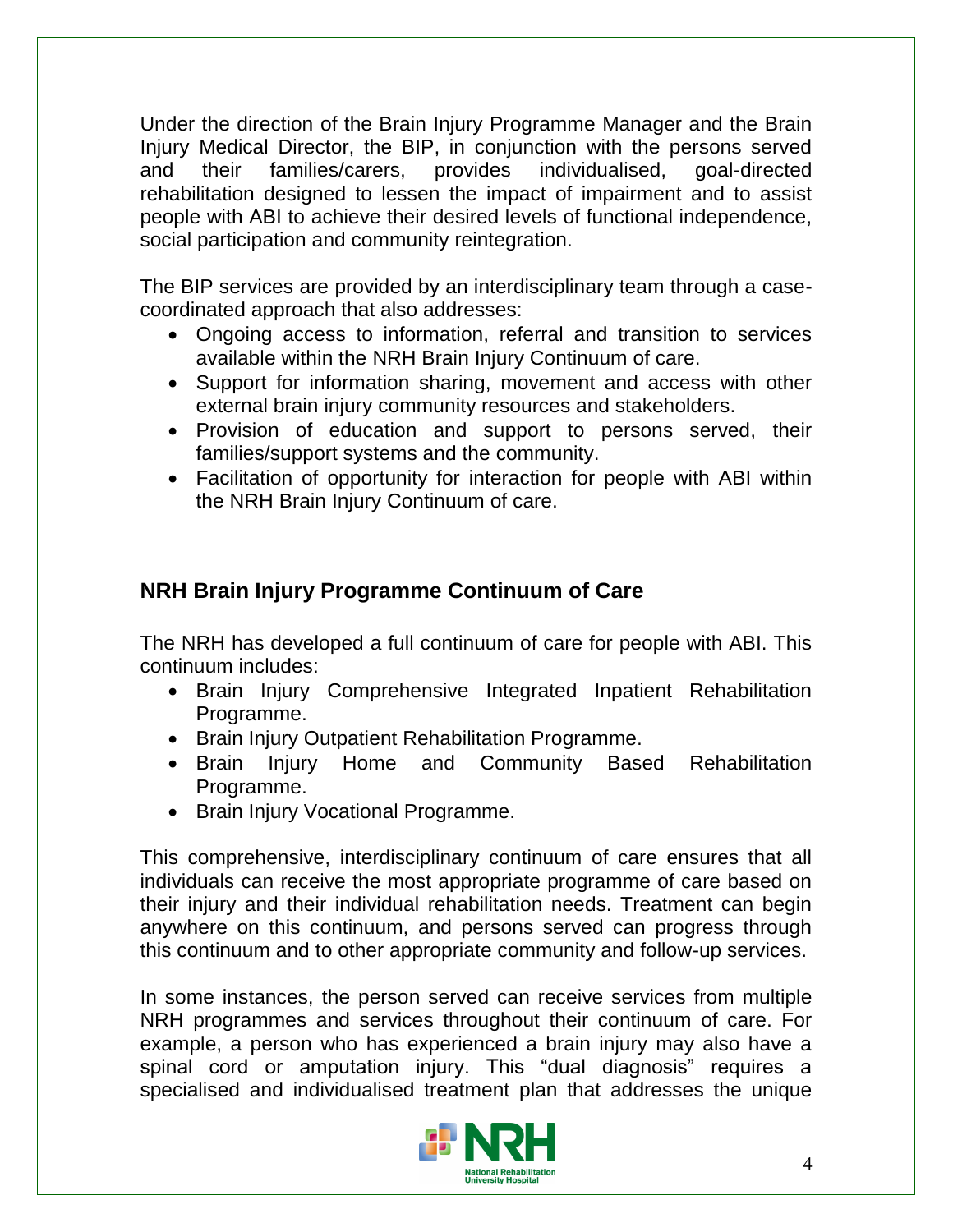needs of the person and utilises the expertise and close working of multiple NRH programme staff and services.

Families, carers and other members of the person's support system are all partners in the rehabilitation process. As such, support individuals are encouraged to participate in all aspects of the programme. Information, education, counselling, emotional and psychological support has been demonstrated to reduce the emotional sequelae experienced by the family/carer. This support may help the process of adaptation and coming to terms with life changes, and so result in better long-term outcomes for both the patient and the family. Rehabilitation is a continuous and lifelong process.

#### <span id="page-4-0"></span>**Rehabilitation Setting**

The National Rehabilitation Hospital (NRH) is a publicly financed, voluntary, free-standing, 120 bed inpatient and outpatient rehabilitation hospital located in the south Dublin suburb of Dun Laoghaire.

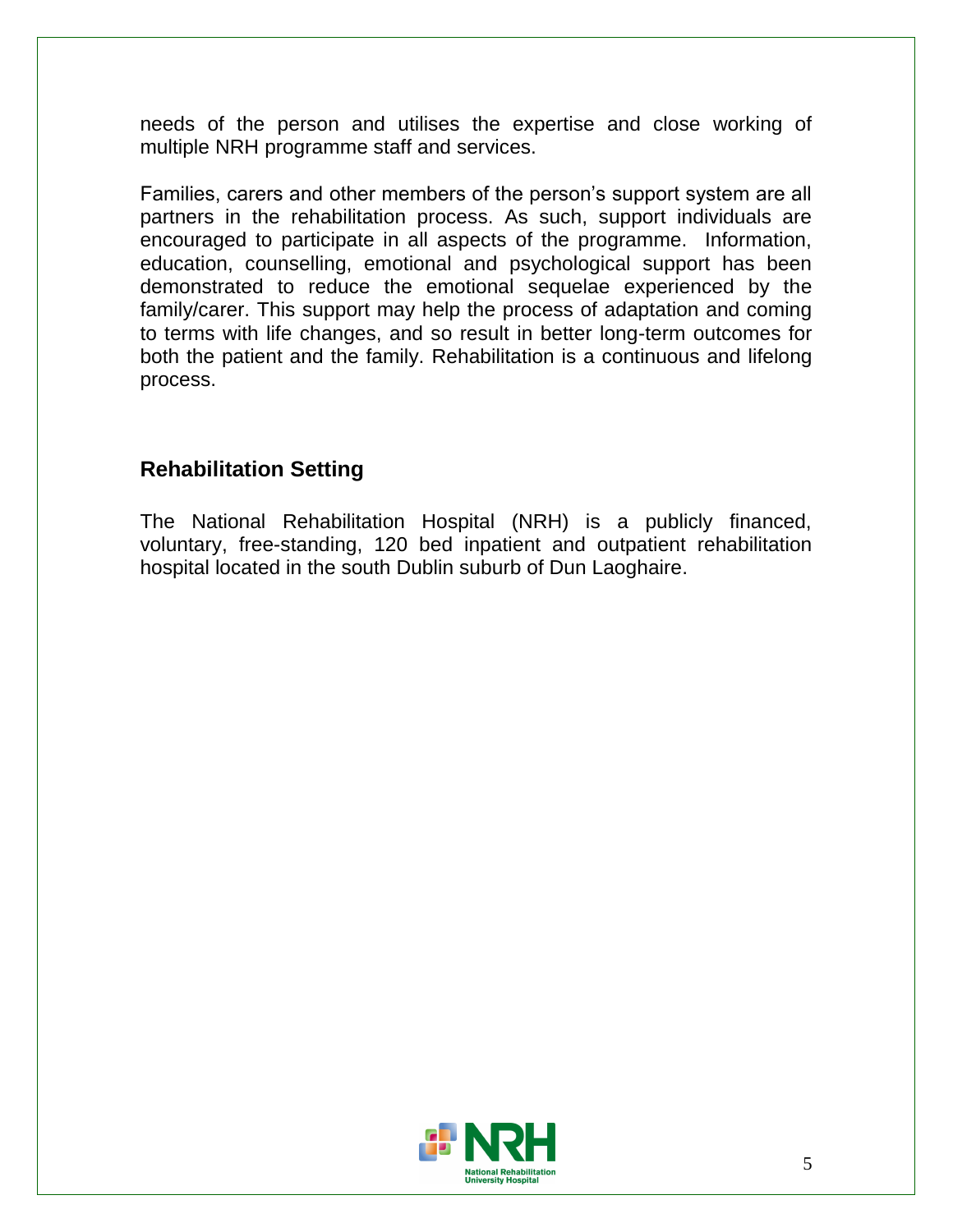# **INPATIENT REHABILITATION**

<span id="page-5-0"></span>The programme delivers a 40-bed inpatient acquired brain injury rehabilitation programme with sub-specialties listed below:

- Prolonged Disorders of Consciousness (PDoC 5 beds in a cohort specialist unit)
- Neuro-behavioural Programme (NB 3 beds in a cohort secure unit)

Inpatient programme areas are located throughout the hospital across five units spread over three floors of the hospital. Each unit has a consultant led interdisciplinary team, comprising of non-consultant hospital doctors, rehabilitation nursing, physiotherapy, occupational therapy, speech and language therapy, psychology, dietetics, medical social workers, who act as case coordinators, and creative arts therapists. Each of the units serves patients with mixed complexity levels from ranging from low to high and determined by the Rehabilitation Complexity Scale – Extended (RCS-E).

#### **Hours of Service**

The inpatient programme provides 24-hour, seven-day-a-week medical and nursing care with therapy and ancillary care provided 5-days-a-week (Mon-Fri).

#### <span id="page-5-1"></span>**Exclusion Criteria:**

Persons with ABI are excluded from the inpatient programme where other needs (e.g. medical/psychiatric/behavioural/drug and substance misuse) predominate over the potential to benefit from specialised inpatient rehabilitation care and the cognitive, physical and psycho-social needs of the patient. In these cases, recommendations maybe made to the referring agent regarding other more appropriate services at this time.

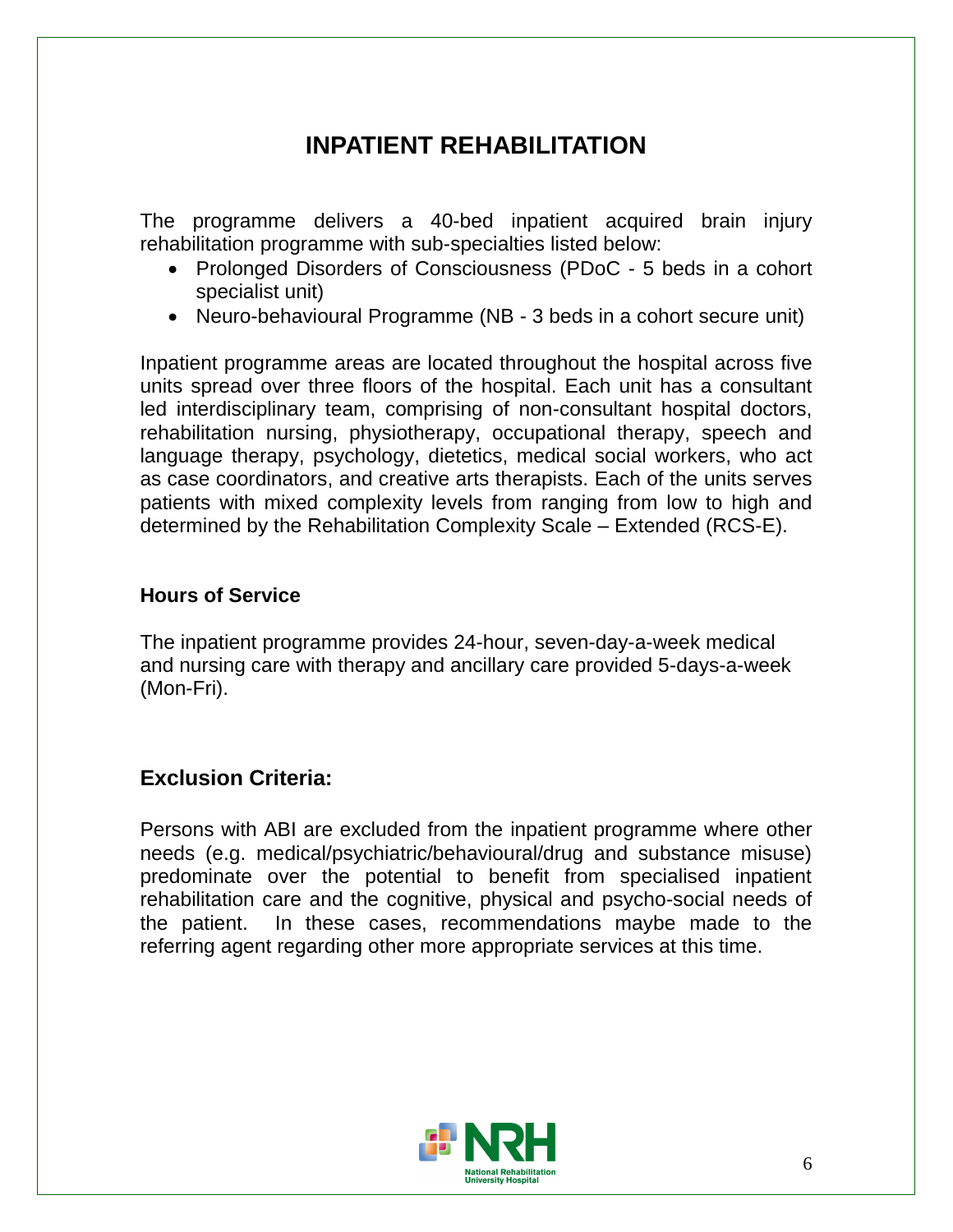## <span id="page-6-0"></span>**Admission Criteria:**

To be admitted into the inpatient programme at the NRH, the individual must:

- 1. Have one of the following:
	- a. Acquired brain injury or disease (ABI), which is an inclusive category that embraces acute (rapid onset) brain injury of any cause, including:
		- i. Trauma (head or post-surgical injury)
		- ii. Vascular accident (subarachnoid haemorrhage)
		- iii. Cerebral anoxia/hypoxia
		- iv. Toxic or metabolic insult (e.g. hypoglycaemia)
		- v. Infection (e.g. meningitis, encephalitis) or other inflammation (e.g. vasculitis).
		- vi. Non-malignant or low-grade brain tumour
	- b. Have medical, cognitive, physical, communicative and/or psychological needs related to the acquired brain injury or disease process.
- 2. Be aged 18 or over at admission. In the case of 16-18 years, patients can be admitted in consultation with the NRH Paediatric and Family Centred Programme and where a full pre-admission risk assessment and care plan in line with the NRH Child Protection Policy has been completed.
- 3. Have identified medical, cognitive, physical, communication and/or behavioural needs which cannot be met in an outpatient, community or home rehabilitation setting.
- 4. Have the potential to benefit from specialised inpatient rehabilitation through the utilisation of an interdisciplinary team approach.
- 5. Be under the care of a National Rehabilitation Hospital Consultant in Rehabilitation Medicine.
- 6. In some cases, where preadmission assessment of rehabilitation needs has identified that long term placement is likely to be required due to complex or specific needs, arrangements such as application for high support packages may need to be made prior to the admission to the programme.

Access to the inpatient programme may include:-

- Consultation by a Consultant in Rehabilitation Medicine
- IDT assessment and recommendation

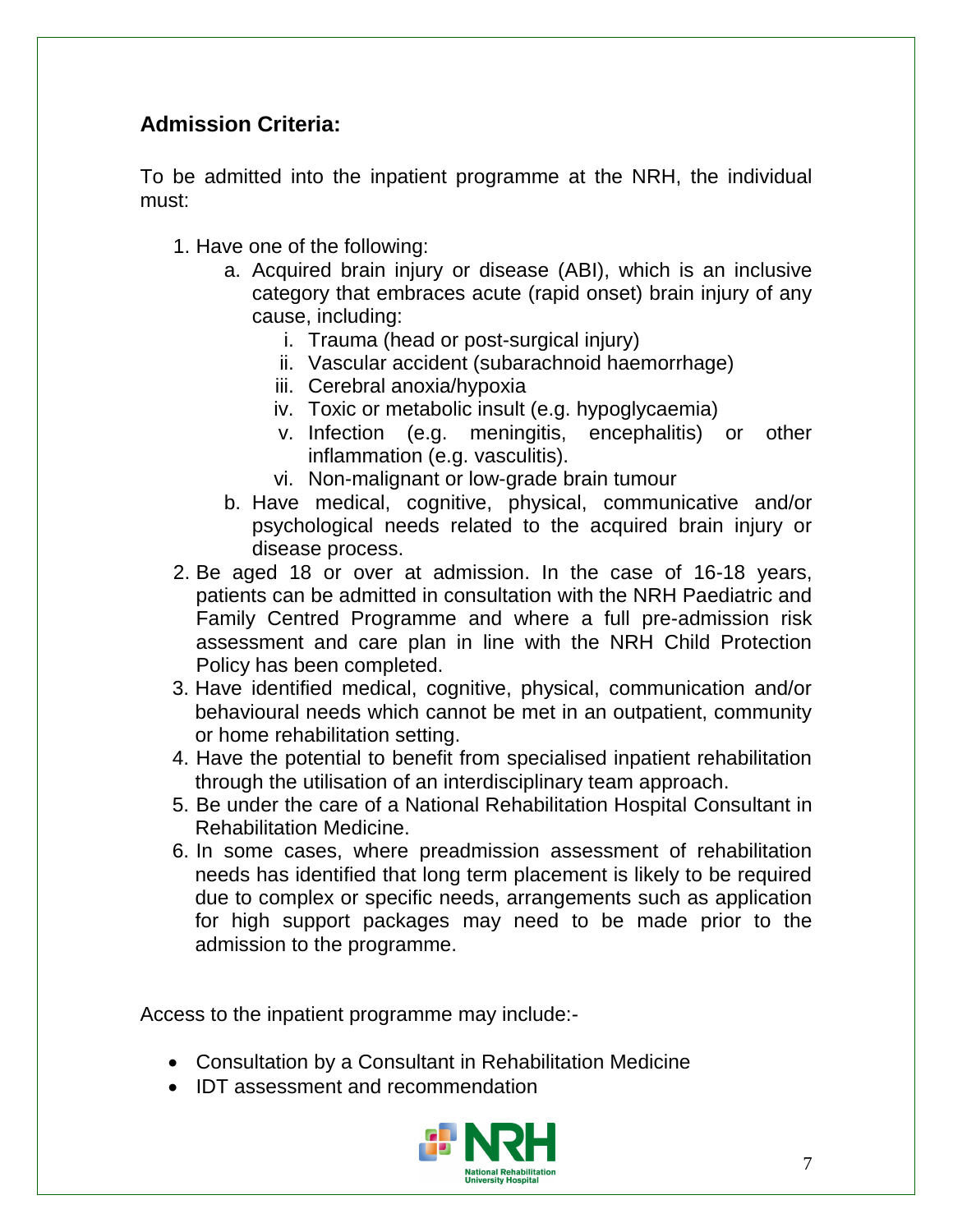- Advice from a specialist neuro-rehabilitation team on equipment or self-management strategies
- Recommendation to health and social care professionals on treatment options
- Onward referrals to other agencies

Admission to the programme is based on the preadmission rehabilitation assessment of need and on meeting the programme's admission criteria. However, the timing of admission to the inpatient programme may be influenced by the preadmission assessment of the specificity, intensity of the individual's needs and level of dependency, in relation to programme's capacity to best meet these specific needs at that time.

The Brain Injury Programme operates a waiting list management system which is monitored by a multi-disciplinary group to ensure that all administrative, managerial and professional health care staff follow an agreed minimum standard for the management and administration of the patients on the list in adherence to national waiting list policy.

#### <span id="page-7-0"></span>**Discharge Criteria:**

To be discharged from the inpatient programme at the NRH, one or more of the following must be true:

- 1. The person is deemed to have achieved their identified goals for their admission and therefore received maximum benefit from the inpatient programme.
- 2. The person has improved to the projected functional level that will allow discharge to another specified environment or service.
- 3. The person experiences major intervening surgical, medical and/or psychological problems that precludes further benefit from a continuing an intensive inpatient rehabilitation programme.
- 4. Where the anticipated achievement of goals has not been possible, it may be determined that the person's ongoing rehabilitation needs (as assessed by the inpatient team) can best be met in an alternative environment or service. In this case, discharge also involves relevant services being informed and set-up and appropriate care packages arranged.

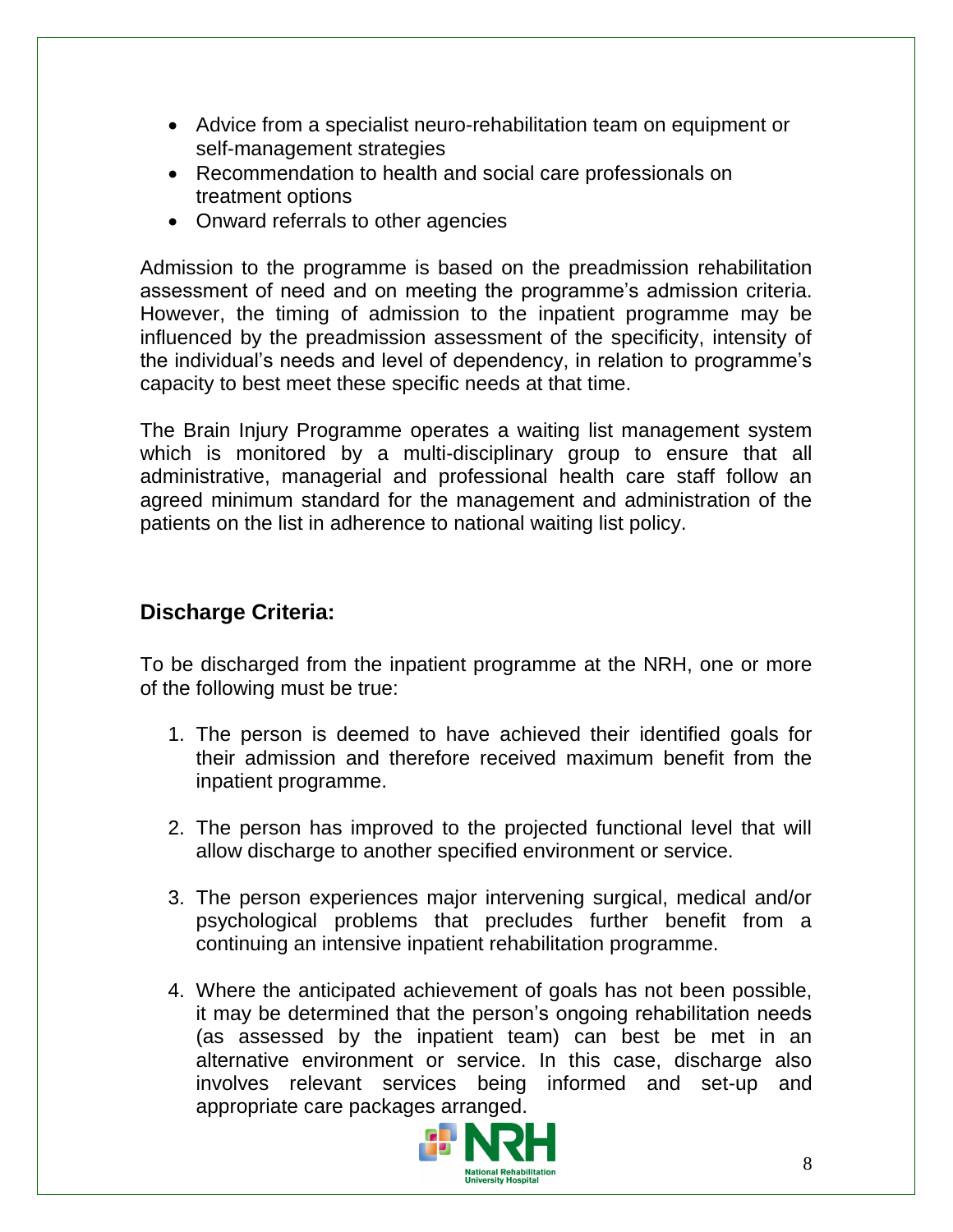- 5. The person is no longer willing to be an active participant in the inpatient programme or chooses to self-discharge.
- 6. The person is non-compliant or unable to comply with programme services.

The person has the right to make decisions regarding his or her rehabilitative care, and the right to refuse any portion of the programme, up to and including discharge against informed medical advice. Should the person elect to exercise his or her rights, the rehabilitation team will guide the person and the family through the process.

Although the inpatient programme has admission criteria the NRH (as a publicly funded organisation) does not operate a denial of services. In response to any referral there is an assessment of eligibility for the programme. If no service can be offered advice from a medical rehabilitation perspective is given to the referrer.

#### **Services Provided for The Person Served:**

Following appropriate referral to the inpatient programme, the person will receive a comprehensive preadmission assessment in order to identify their rehabilitation needs. This assessment may include medical, physical, cognitive, communicative, psychological, social, behavioural, vocational, educational, cultural, family, and spiritual and leisure needs. This is also an opportunity for persons referred to receive information about the inpatient programme including characteristics of persons served, types of services offered, outcomes and satisfaction from previous patients served, and any other relevant information. Following this assessment and if the person meets the inpatient programme admission criteria, they may be offered an admission.

Following admission to the inpatient programme the interdisciplinary team members, in collaboration with the patient and their family/support network, will develop a comprehensive, goal directed treatment plan that addresses the identified needs of the patient and their family/support network. Persons served, and their family/support network are offered appropriate information and opportunity for feedback at every stage of the rehabilitation process and are actively involved in decisions regarding their care. Persons served, and their family/support network are also offered

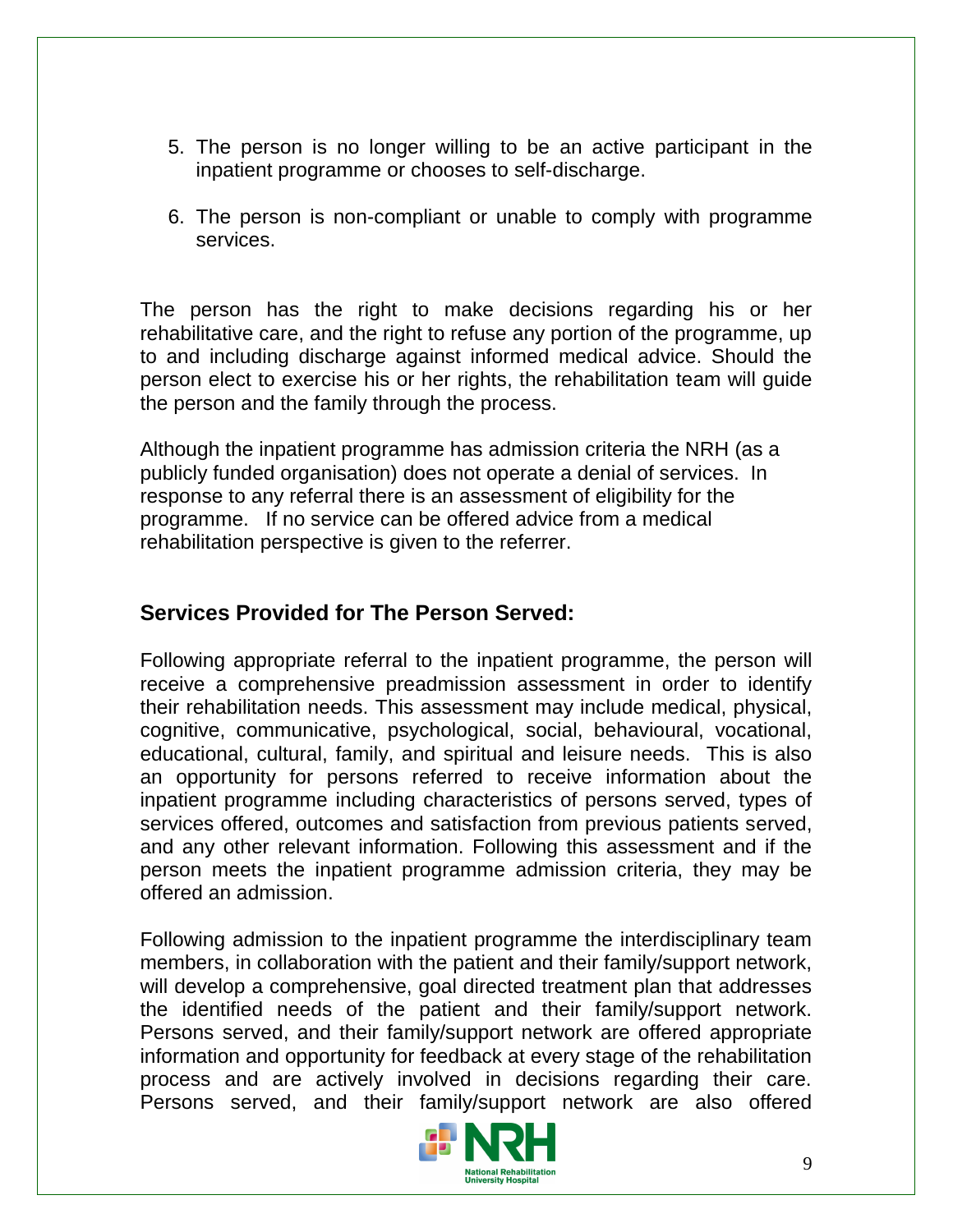education regarding primary prevention of further ABI and secondary prevention related to better management of potential risks and complications.

Persons admitted to the inpatient programme receive a minimum of two hours of direct rehabilitation nursing and/or therapy services per day Monday through Friday. Direct service intensity differs on weekends depending on resources available and individual needs. Home and/or community leave is also facilitated for persons served in order to achieve gradual reintegration for the person into these environments.

#### **Services offered in the inpatient programme to meet identified needs could include:**

- Activities of daily living (ADL) assessment and training
- Adaptive equipment assessment and training
- Aquatic Physiotherapy
- Assistive technology assessment and training
- Audiology screening
- Behavioural assessment and management
- Bowel and bladder training
- Clinical neuropsychological assessment
- Cognitive rehabilitation training
- Coping with and adjustment to disability support
- Dental Services
- Discharge Planning
- Driving and community transport assessment
- Dysphagia assessment and management
- Family/ support system education, training, and counselling
- Independent living skills assessment & training
- Medical assessment and management
- Mobility assessment and training
- Nutritional counselling and management
- Orthopaedic assessment
- Orthoptics
- Orthotics and splinting assessment and training
- Pastoral and spiritual guidance
- Patient advocacy and support
- Patient education, training, and counselling
- Pharmaceutical care, management, and training
- Podiatry/Chiropody

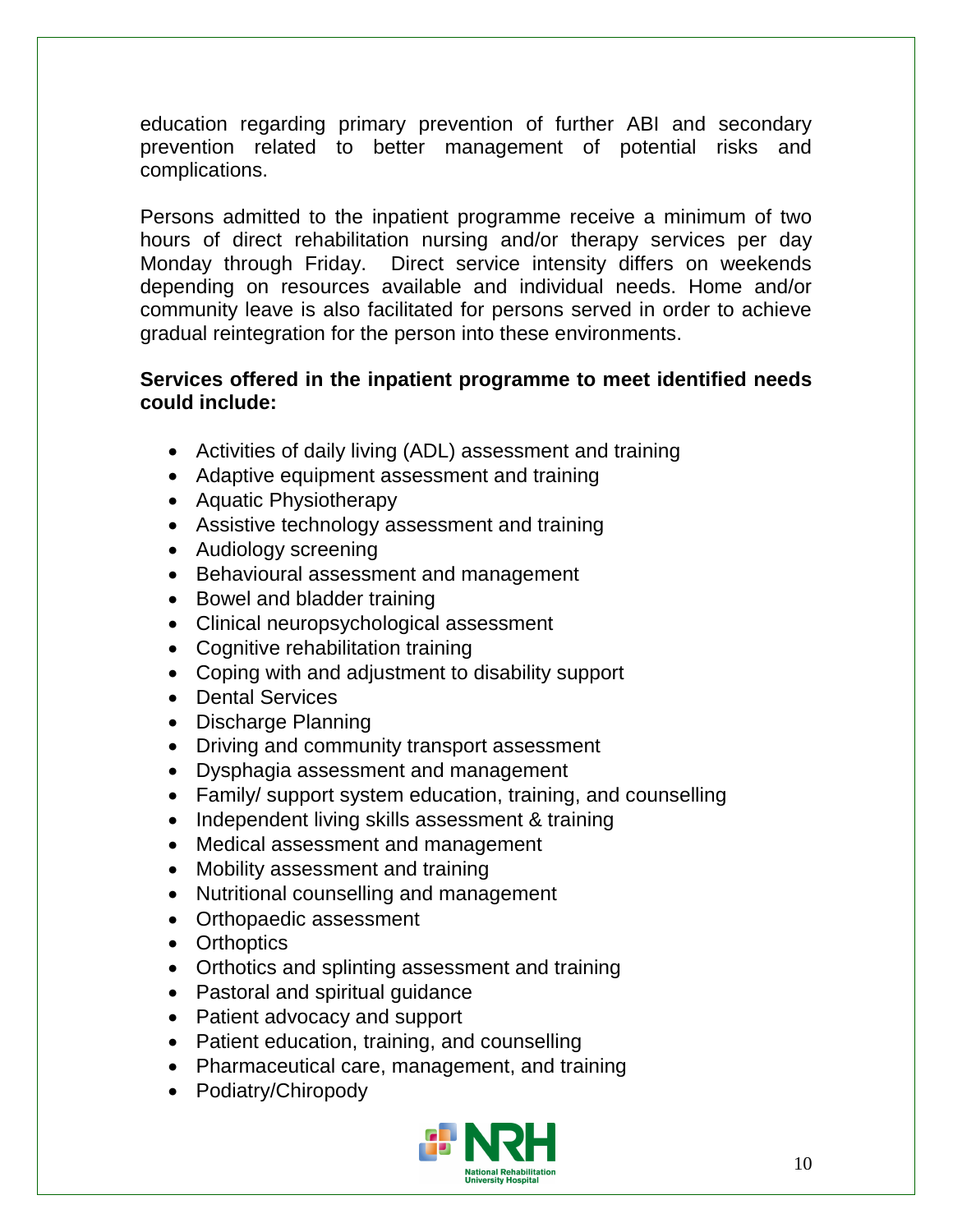- Prosthetic assessment, training, and management
- Psychosocial assessment and psychotherapeutic intervention
- Radiology
- Rehabilitation nursing
- Relaxation and Stress Management
- Respiratory therapy
- Safety awareness and training
- Sexuality counselling
- Smoking cessation training and support
- Spasticity management
- Speech/Language and communication assessment and training
- Sports and Exercise Physiotherapy
- Urology service
- Vocational assessment and counselling

#### **Ancillary services could include:**

- Advanced assistive technology assessment and prescription
- Medical speciality referral for consultation including Psychiatry, Radiology - Brain Imaging, Orthoptics and Neuro-ophthalmology, Neuropsychiatry and Orthopaedics
- On road driving assessment and training
- Optician
- Osteoporosis assessment
- Podiatry
- Substance abuse counselling
- Flexible Endoscopic Evaluation of Swallowing (FEES)

If additional services are required and not available on-site at NRH, the inpatient programme can facilitate referral to a wide range of ancillary and support services.

People with ABI in the inpatient programme frequently have complex disabilities and subsequently complex rehabilitation needs which require specialist intervention by professionals with knowledge and experience in the management of acquired brain injury. The composition of the interdisciplinary team for each person served is determined by the assessment of the person's individual medical and rehabilitation needs. These team members could include:

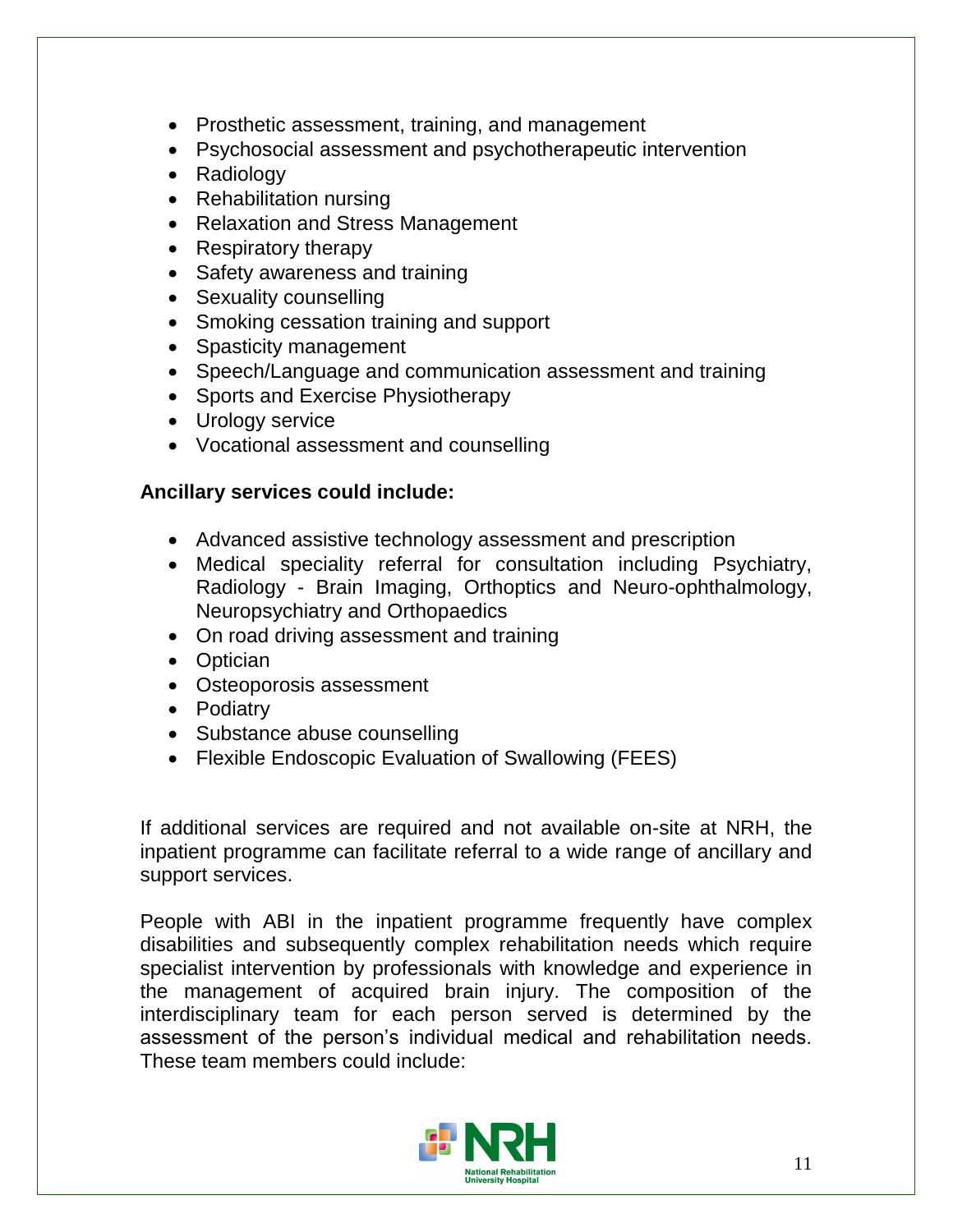- Art Therapist
- Brain injury liaison coordinator
- Brain Injury preadmission coordinator
- Chaplain
- Clinical neuropsychologist
- Clinical psychologist
- Dietitian
- Discharge liaison occupational therapist
- Health care assistants
- Aquatic Physiotherapist
- Medical Social worker
- Music Therapist
- Occupational therapist
- Pharmacist
- Physiotherapist
- Psychiatrist
- Radiologist
- Recreation Therapist
- Rehabilitation medicine specialist
- Rehabilitation nurse
- Speech and language therapist
- Sports and exercise physiotherapist

The carrying over of new skills gained in treatment into daily activities and into discharge environments is critical to the success of any rehabilitation programme.

#### **Services provided for Families, Carers and Support Systems of Person Served:**

Many services are available within the inpatient programme to meet the needs of the person served and their family/carers including:

- Education/training about management of ABI related issues (formal education, printed resource material, instruction and practical skills training in preparation for discharge).
- Supported living on site in our short stay transitional independent living facility.
- Pastoral and spiritual services

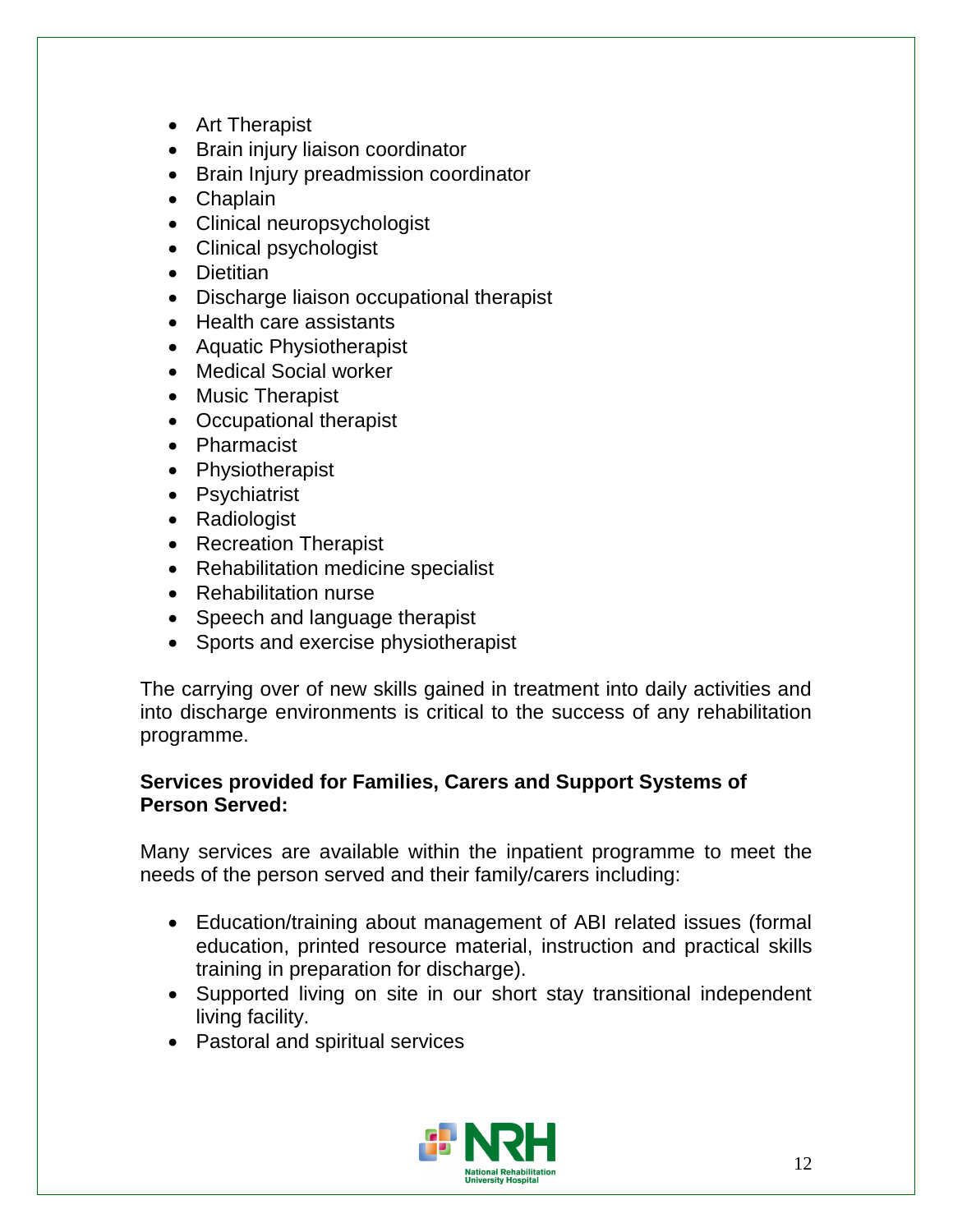- Peer support through interaction with other families and various community support groups (e.g. Acquired Brain Injury Ireland and Headway Ireland).
- Information about community support, advocacy, accommodation and assistive technology resources.

#### <span id="page-12-0"></span>**Discharge Outcomes and Environments**

The inpatient programme aims to discharge all persons served after they have achieved their desired rehabilitation goals and are deemed to have received maximum benefit from the programme. The programme strives at all times - to discharge patients to their most appropriate and desired discharge environment, taking into consideration the person's and family's wishes, their clinical and functional status, legal restrictions and availability of community and home supports. Most persons are prepared for discharge home.

Alternative discharge destinations such as long-term care facilities, assisted living residences, group homes or other post-acute rehabilitation programmes may be recommended based on level of functional independence and services available. Discharge to an acute hospital setting may be necessary in the event of medical illness or to await access to local community support services.

#### <span id="page-12-1"></span>**Palliative Care**

The programme strives to deliver goal orientated rehabilitation for all patients who require rehabilitation services. However, it is recognised that in some instances active rehabilitation is not the most appropriate or suitable approach for the patient and/or their family. In such cases, with the consent of the patient and/or in consultation with their family or legal representative, the programme can offer referral to Palliative Care services. The programme will support the transition to such services and aim to secure these services in the most suitable location for the patient and/ or their family.

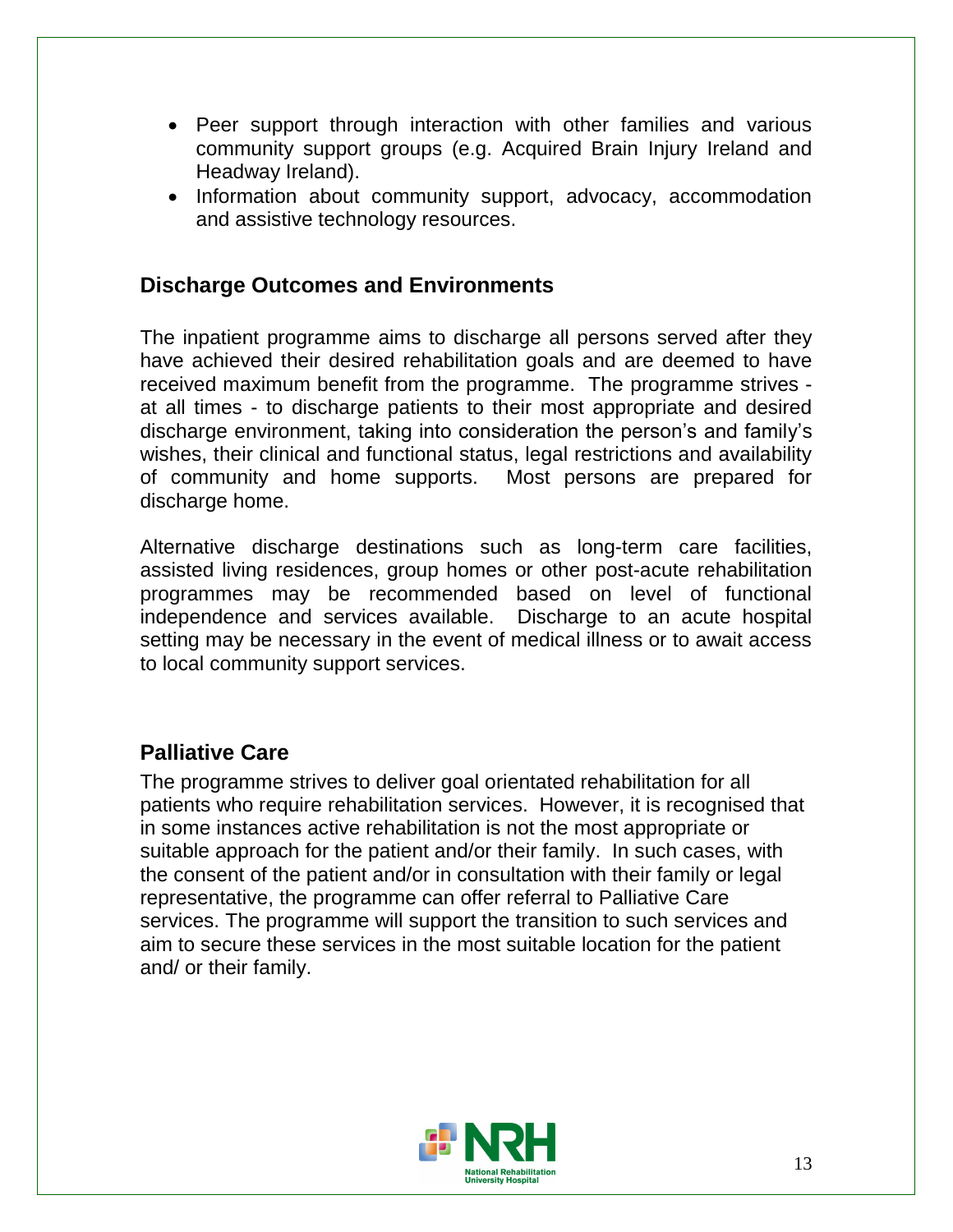# **OUTPATIENT REHABILITATION**

<span id="page-13-0"></span>Brain Injury Outpatient rehabilitation is delivered in a variety of locations throughout the National Rehabilitation Hospital (NRH). The main Outpatient Dept is located on the grounds of the hospital in Unit 6 and houses assessment, therapy, group and multi-use rooms. There is also an open treatment area for functional therapies located in this building, which includes appropriate equipment and treatment cubicles.

#### **Hours of Service**

The outpatient programme provides five days-a-week (Monday to Friday), 9am to 5pm medical, rehabilitation and nursing outpatient treatment and care. Some services are available outside these times by pre-arranged appointment.

#### <span id="page-13-1"></span>**Exclusion Criteria:**

Persons with ABI are excluded from the outpatient programme where other needs (e.g. medical/psychiatric/behavioural/drug and substance misuse), predominate over the potential to benefit from specialised outpatient rehabilitation care and the cognitive, physical and psycho-social needs of the patient. In these cases, recommendations may be made to the referring agent regarding other more appropriate services.

#### <span id="page-13-2"></span>**Admission Criteria:**

To be admitted into the outpatient programme at the NRH, the individual must:

- 1. Have one of the following:
	- a. Acquired brain injury (ABI) is an inclusive category that embraces acute (rapid onset) brain injury of any cause, including:
		- i. trauma due to head injury or post-surgical damage
		- ii. vascular accident (subarachnoid haemorrhage)
		- iii. cerebral anoxia
		- iv. other toxic or metabolic insult (e.g. hypoglycaemia)

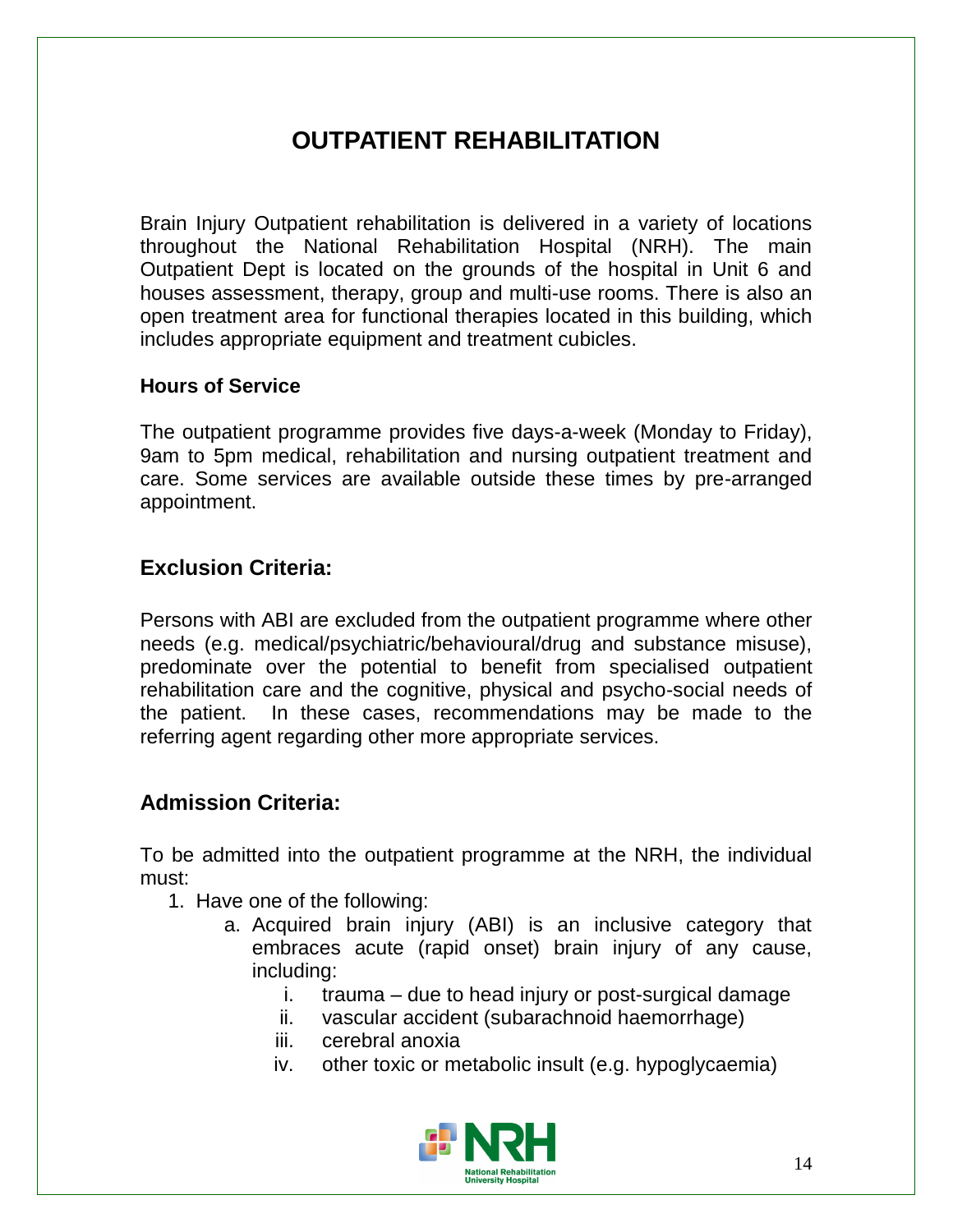- v. Infection (e.g. meningitis, encephalitis) or other inflammation (e.g. vasculitis).
- vi. Non-malignant or low-grade brain tumour
- b. Have medical, cognitive, physical, communicative and/or psychological needs related to the neurological injury or disease process
- 2. Be aged 18 years or over at time of admission.
- 3. Have identified medical, cognitive, physical, communication and/or psychological needs which cannot be met in an inpatient, community or home rehabilitation setting.
- 4. Have the potential to benefit from specialised outpatient rehabilitation through the utilisation of a single or multi-disciplinary team approach within a specified timeframe.
- 5. Be under the care of a National Rehabilitation Hospital Consultant in Rehabilitation Medicine.
- 6. Have access to their own transportation to/from the outpatient programme.

Activities provided to such patients may include:

- Consultation by Consultant in Rehabilitation Medicine
- Single Discipline or Multi-Discipline Team assessment
- Advice from specialist neuro-rehabilitation team on equipment, self management strategies etc.
- Review and identification of specific issues for intervention
- Recommendation to health and social care professional colleagues on treatment programme
- Onward referral to other agencies
- Redirection and recommendations regarding appropriate agencies if needs cannot be met at NRH Brain Injury OPD Department.
- Implementation of treatment program at the NRH (IP admission, other OPD services, RTU etc).

Admission to the outpatient programme is based on the preadmission rehabilitation assessment of level of need and the meeting of the

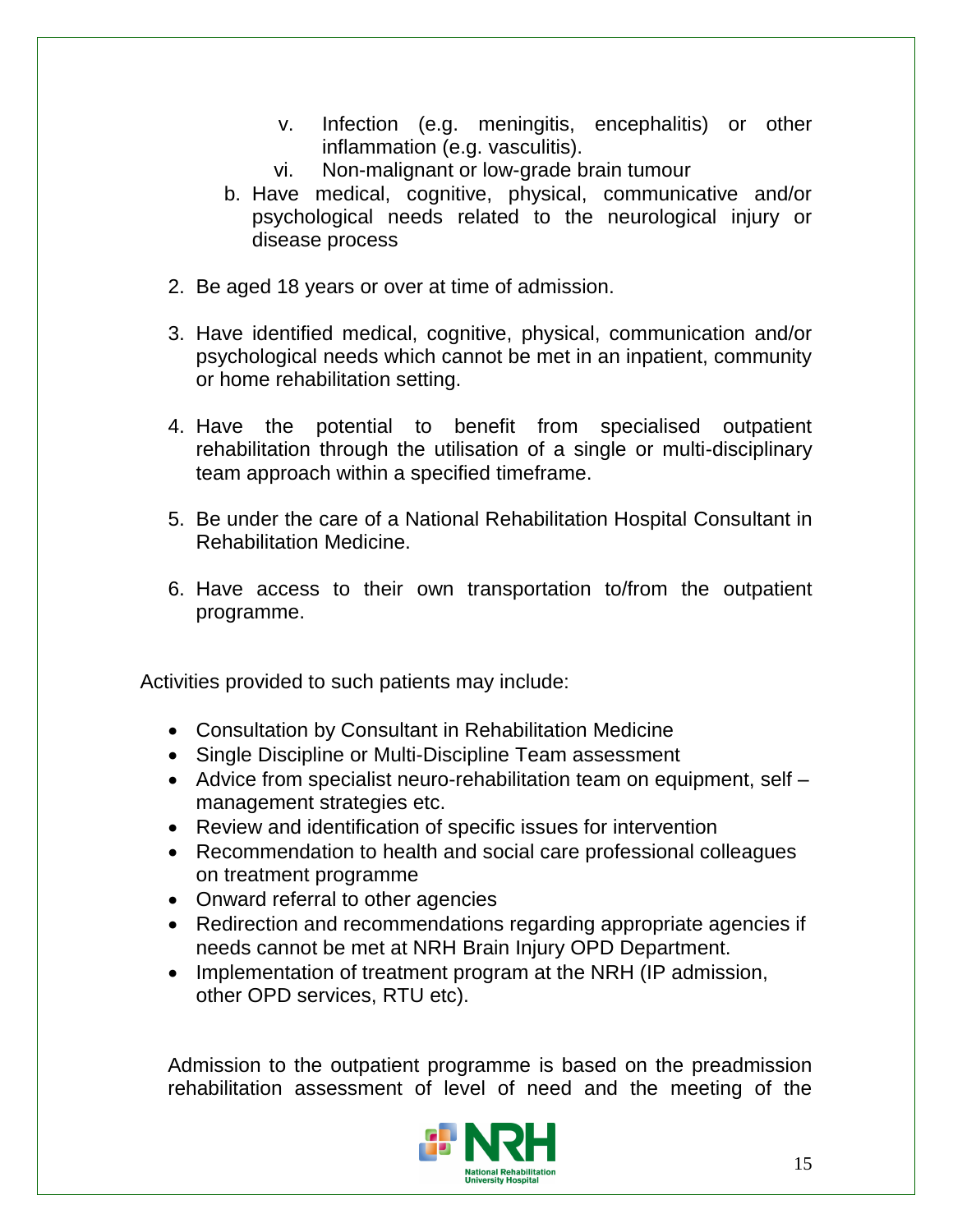programme's admission criteria. However, priority of admission may be given to patients referred from the NRH Brain Injury Inpatient Programme. Furthermore, the timing of admission to the outpatient programme may be influenced by the preadmission assessment of the specificity, intensity of the individual's needs and level of dependency, in relation to programme's capacity to best meet these specific needs at that time.

#### <span id="page-15-0"></span>**Discharge Criteria:**

To be discharged from the outpatient programme at the NRH, one or more of the following must be true:

- 1. The person is deemed to have received achieved their identified goals for their programme and therefore received maximum benefit from the programme.
- 2. The person has improved to the projected functional level that will allow discharge to another specified environment or service.
- 3. The person experiences major intervening surgical, medical and/or psychological problems that precludes further benefit from a continuing outpatient rehabilitation programme.
- 4. The person's ongoing rehabilitation needs can best be met in an alternative environment or service.
- 5. The person is no longer willing to be an active participant in the outpatient programme.
- 6. The person is non-compliant with outpatient programme services.
- 7. The person has the right to make decisions regarding his or her rehabilitative care, and the right to refuse any portion of the outpatient programme, up to and including discharge against informed medical advice. Should the person elect to exercise his or her rights, the rehabilitation team will guide the person and the family through the process.

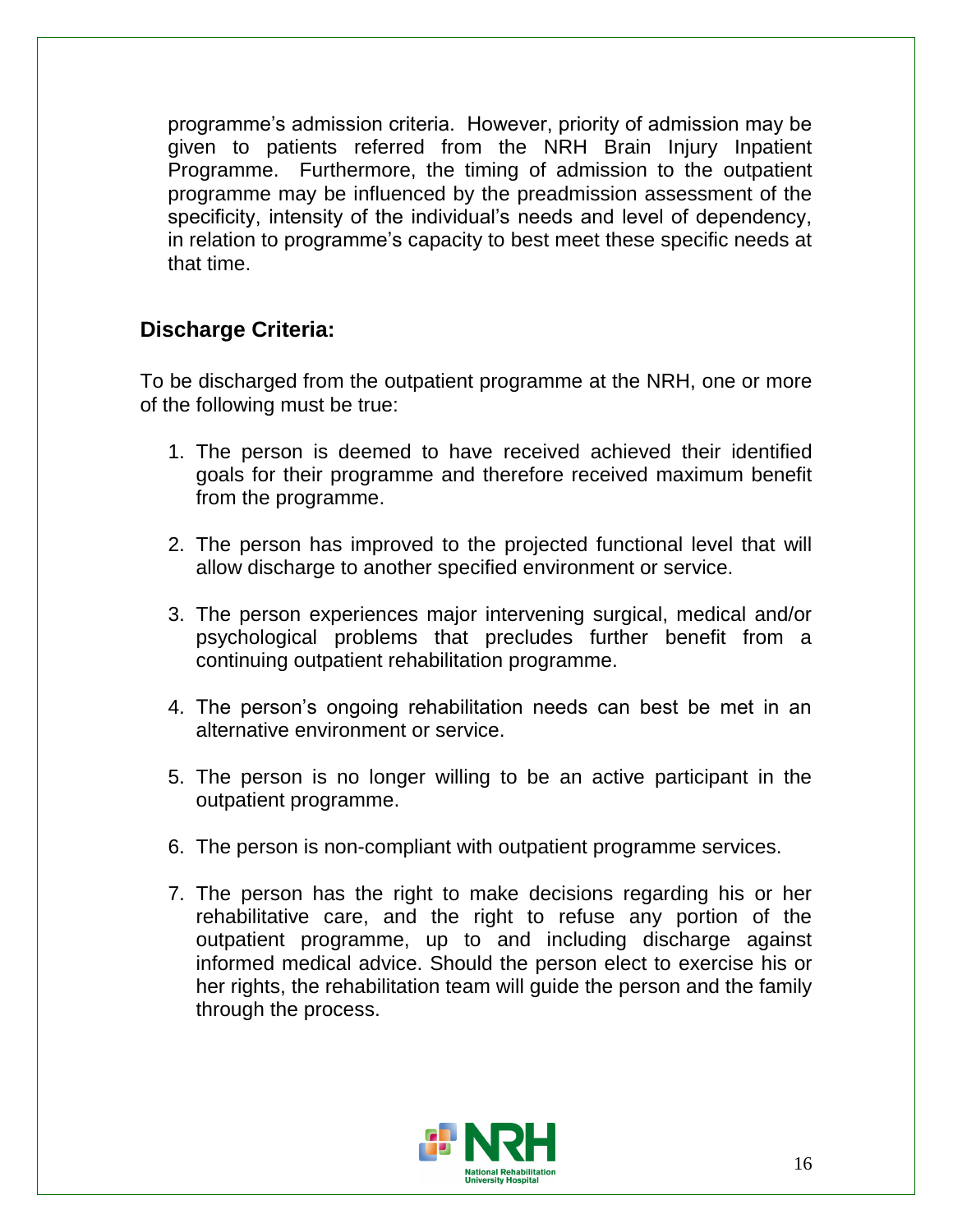#### **The Services Provided for The Person Served:**

Following appropriate referral to the outpatient programme, the person will receive a preadmission assessment to identify their unique medical, physical, cognitive, communicative, psychosocial, behavioural, vocational, educational, cultural, family, spiritual and leisure/recreational needs. This is also an opportunity for the person referred and their family/carers to receive information about the programme including characteristics of persons served, types of services offered, outcomes and satisfaction of previous patients served, and any other information. Following this assessment and if the person meets the outpatient programme admission criteria, they may be offered treatment by the multidisciplinary team.

Following admission, the relevant outpatient programme team member, in collaboration with the patient and their family/support network, will develop a treatment plan that addresses the identified needs of the patient and their family/support network. Patients and their family/support network are offered appropriate information and opportunity for feedback at every stage of the rehabilitation process and are actively involved in decisions regarding their care.

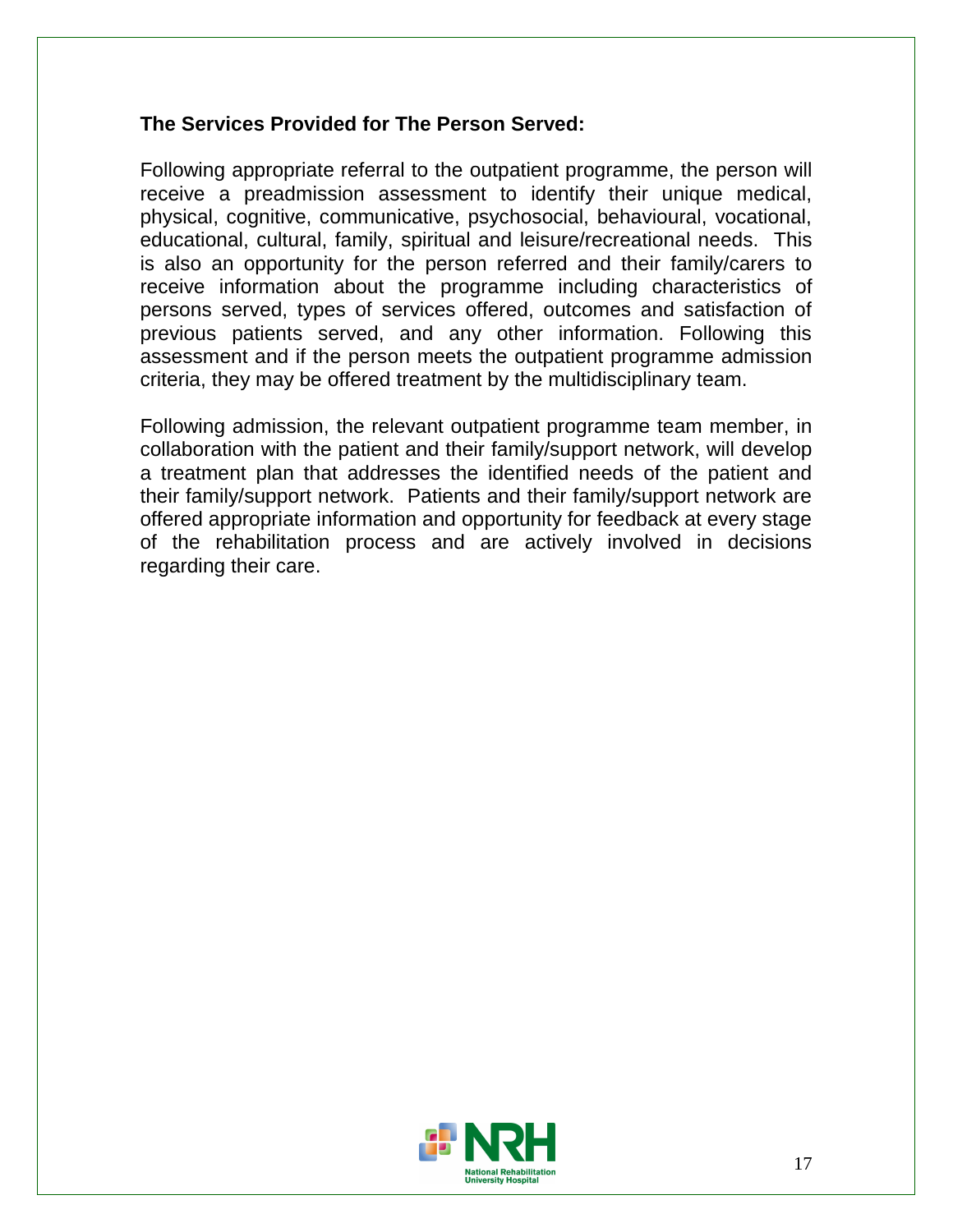# <span id="page-17-0"></span>**HOME AND COMMUNITY BASED AND VOCATIONAL SERVICES**

The Next Stage Rehabilitative Training Programme (Next Stage) at the National Rehabilitation Hospital (NRH) provides specialised, interdisciplinary, coordinated and individualised outcomes focused rehabilitation for people with acquired brain injury (ABI).

Next Stage is a national rehabilitative training service provider accepting referrals of people with an acquired brain injury (ABI) living throughout Ireland. The Next Stage Programme is designed to assist people with an acquired brain injury (ABI) to maximise their functional abilities and achieve their individual desired training goals. Goals may be greater levels of independence and community reintegration; and/or increased personal, life, social, behavioural and practical. The Next Stage Programme also assists persons who have specific goals of returning to work and education by assessing their needs and abilities, improving necessary skills, offering work/educational sampling and then help them make informed choices regarding future training, educational or vocational options. The Next Stage Programme also helps link persons to appropriate health, employment or community services to facilitate and implement these goals.

#### **Main Aims of the Next Stage Programme**

- To improve functional abilities and develop personal, life, social, practical, and work-related skills
- Increase levels of independence & community re-integration
- Provide individualised and effective training
- Provide a safe and graded learning environment
- Retrain previous skills and to learn new skills
- Provide a work like structure to the daily routine
- Provide educational support and computer training
- Liaison and referral with various support organisations
- Assist individuals in making informed choices regarding future training, educational and /or vocational options

The Next Stage Programme, in conjunction with the persons served and their families/carers, provides individualised, goal-directed rehabilitative training designed to lessen the impact of impairment and to assist people with ABI to achieve their desired levels of functional independence, social

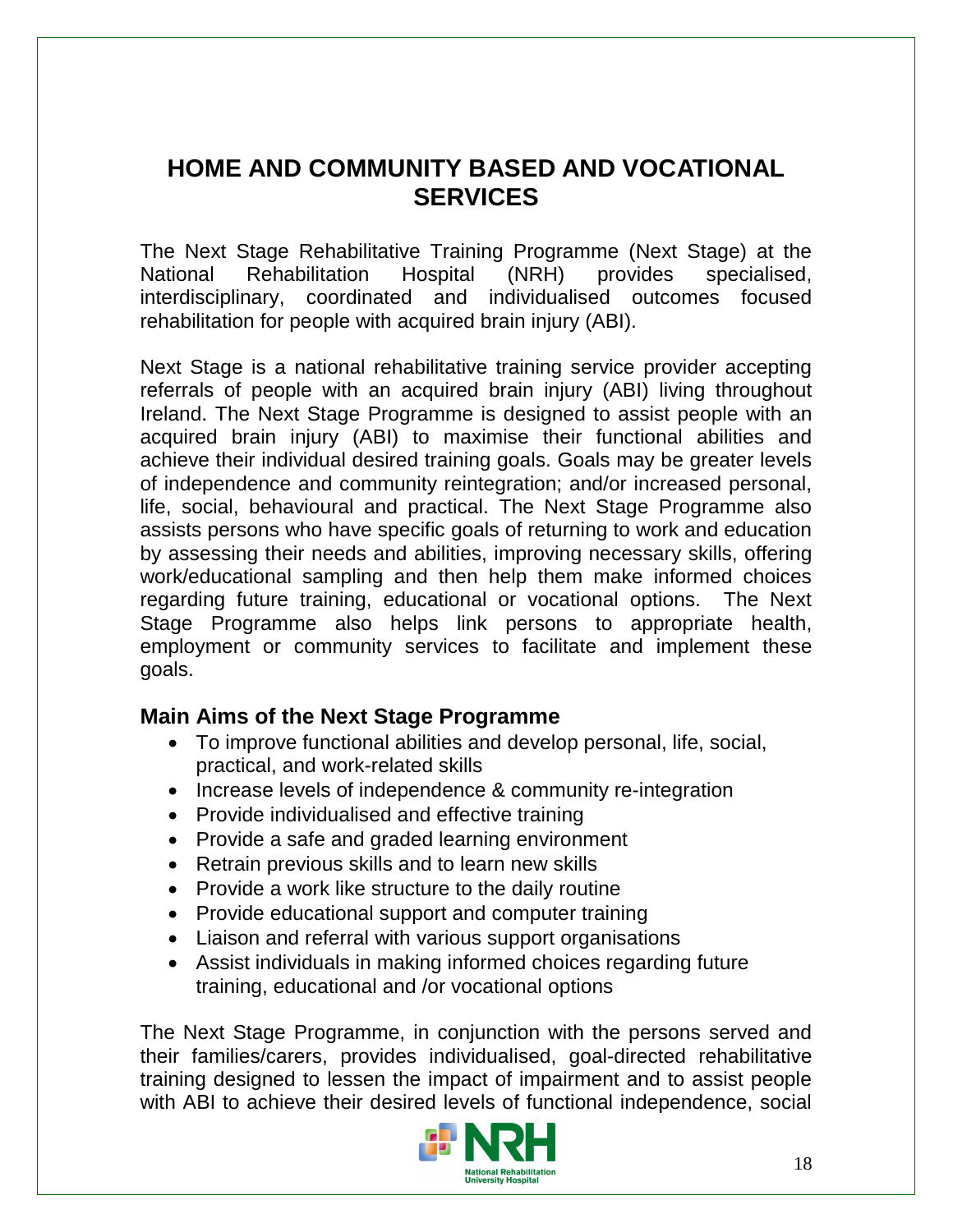participation and community reintegration. While trainees will have a common disability, the effects of brain injury are diverse. Therefore, the training programme is designed to meet individual needs and goals in a trainee centred format by providing a high-quality and individualised training programme. The necessary qualifying factor for entry is that applicants show insight, ability to identify training goals, potential and motivation to move on to their own Next Stage.

The services of the Next Stage programme are provided by an transdisciplinary team through a case-coordinated approach that also addresses:

- Ongoing access to information, referral and transition to services available within the NRH Brain Injury Continuum of care.
- Support for information sharing, movement and access with other external brain injury community resources and stakeholders.
- Provision of education and support to persons served and their families/support systems and the community.
- Facilitation of opportunity for interaction for people with ABI within the NRH Brain Injury Continuum of care

This comprehensive interdisciplinary system of continuum of care ensures that all individuals can receive the most appropriate programme of care based on their injury and their individual rehabilitation needs. Treatment can begin anywhere in this continuum, and persons served can progress through this continuum and to other appropriate community and follow-up services.

### <span id="page-18-0"></span>**Rehabilitation Setting**

The Next Stage programme is able to facilitate up to 18 full time equivalent trainees. The unit has a training resource room, computer room, conference room, kitchen, manager's office, counselling room, individual treatment room and a general office.

As Next Stage is a national programme, those living outside commutable distance may avail of bed and breakfast style accommodation in Corofin Millennium Lodge.

The Corofin Millennium Lodge is an 11-bedded residential facility located above the Rehabilitative Training Unit. It has twin, single, carer and high dependency rooms and can offer accommodation to all levels of ability (PA

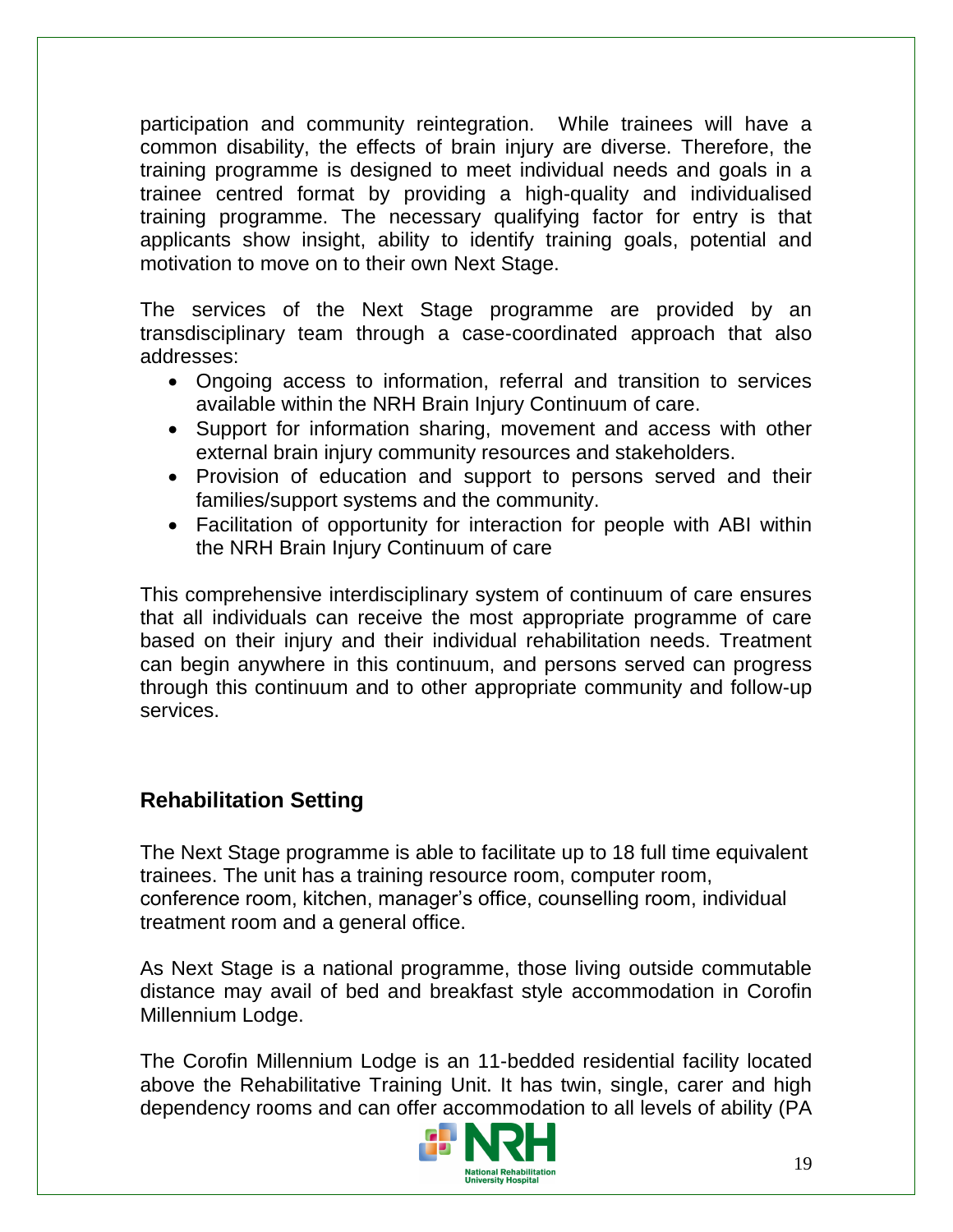required for trainees who require assistance with their activities of daily living). It also has common and quiet areas. All areas including bathrooms and lifts cater for trainees in wheelchairs or with mobility difficulties. The lodge is open Sunday evening to Friday morning.

For trainees who reside in the lodge there is a  $\epsilon$ 15 /night fee. This fee may be reimbursed from either the HSE or Department of Social and Family Affairs depending on eligibility requirements.

#### **Programme Duration and Hours**

Trainees attend up to five days/week (~30-hour week)

Hours: 9.30 am to 5.00 pm, Monday to Thursday 9.30 am to 1.00 pm, Fridays Closed Saturday Corofin Lodge opens Sunday evenings (6.00 pm)

The average programme duration is 8.6 months. However, this duration can vary to meet the individual needs and goals of the trainees. Some trainees may not need to avail of all the modules in the programme, or some might require extra training to meet their particular needs and goals. Some trainees will attend on a part-time or graduated basis due to the constraints of their disability or to accommodate relevant work or other training needs.

### <span id="page-19-0"></span>**Admission Criteria:**

To be admitted into the Next Stage programme at the NRH, the individual must:

- 1. Have one of the following:
	- a. Acquired brain injury (ABI) is an inclusive category that embraces acute (rapid onset) brain injury of any cause, including:
		- i. trauma due to head injury or post-surgical damage
		- ii. cerebral anoxia
		- iii. other toxic or metabolic insult (e.g. hypoglycaemia)
		- iv. Infection (e.g. meningitis, encephalitis) or other inflammation (e.g. vasculitis).

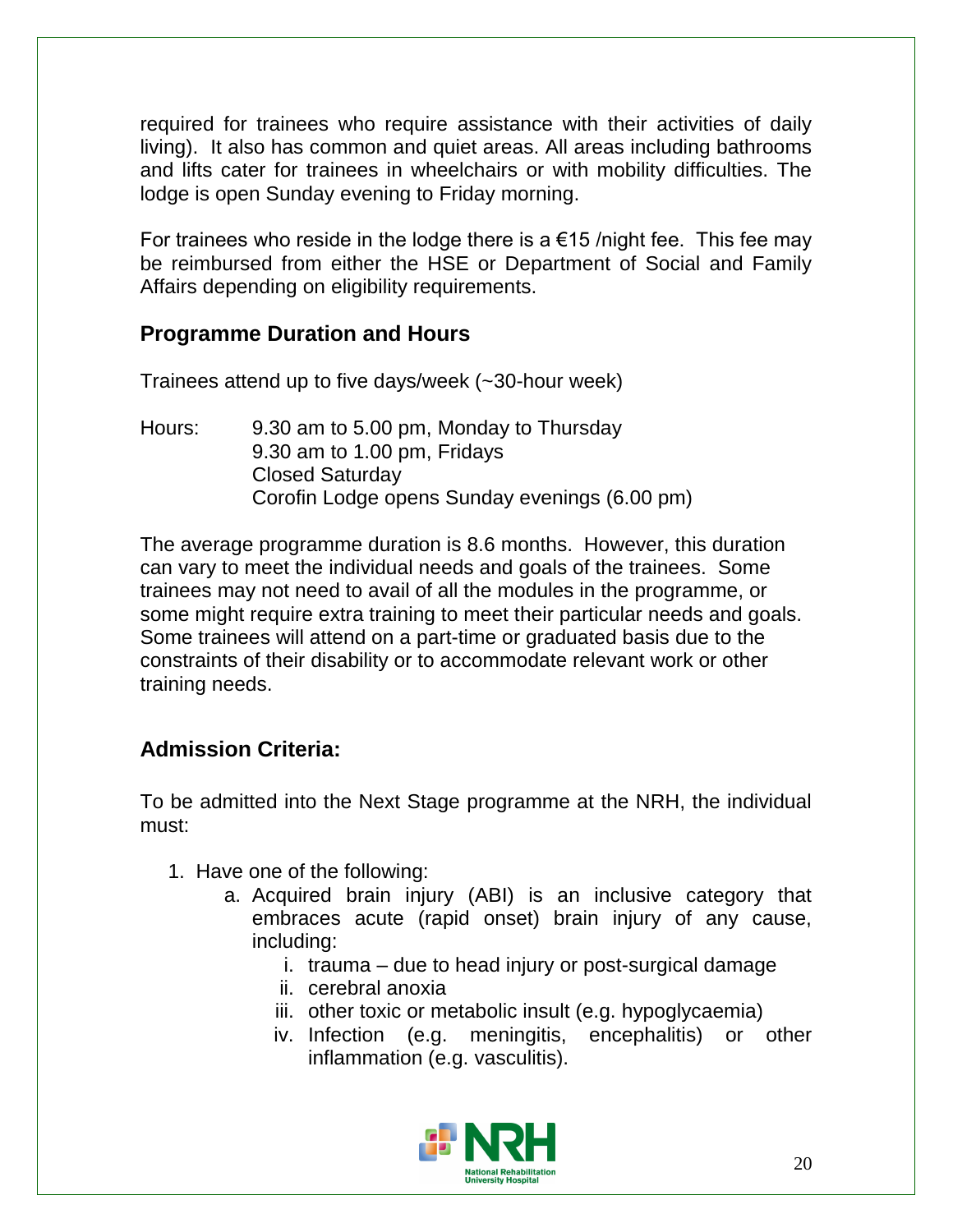- b. Have medical, cognitive, physical, communicative and/or behavioural needs related to the neurological injury or disease process.
- 2. Be aged 18 to 64 years at time of admission.
- 3. Have the potential, and level of insight, to develop greater functional independence and to actively participate in group training.
- 4. Be able to arrange own transportation to/from the RTU
- 5. Be independent in their personal activities of daily living.
- 6. Be able to co-operate and work with the facilitator's and other trainees.

Admission to the Next Stage programme is based on the outcome of the initial interview and the meeting of the programme's admission criteria. The timing of admission to the programme is approximately 9 months from receipt of referral but may be influenced by delays in discharge and limited availability of lodge accommodation.

# <span id="page-20-0"></span>**Exclusion Criteria:**

Persons with ABI are excluded from the Next Stage programme where other needs (e.g. medical/psychiatric/behavioural/drug and substance misuse), predominate over the potential to benefit from specialised rehabilitation training and the cognitive, physical and psycho-social needs of the patient. In these cases, recommendations may be made to the referring agent regarding other more appropriate services. Additionally, if the person is not independent in their self-care and medication management, they are required to have appropriate supports e.g. a PA or Carer.

# <span id="page-20-1"></span>**Discharge Criteria:**

To be discharged from the Next Stage programme at the NRH, one or more of the following must be true:

- 1. The person has achieved their identified training goals and is deemed to have received maximum benefit from the rehabilitative training programme.
- 2. The person has improved to the projected functional level that will allow discharge to another specified environment or service.
- 3. The person experiences major intervening surgical, medical and/or psychological problems that precludes further benefit from a continuing the training programme.

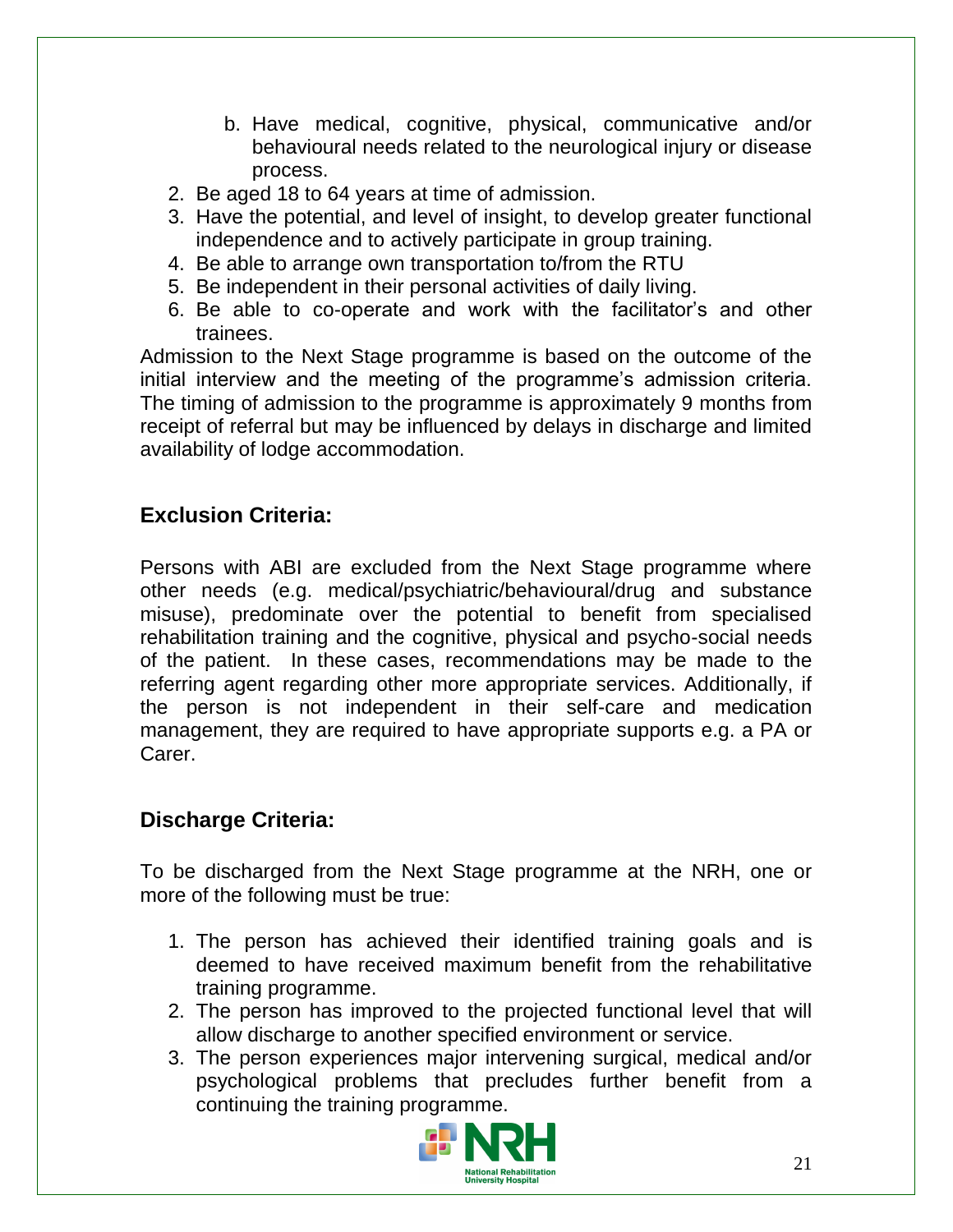- 4. The person's ongoing rehabilitation needs can best be met in an alternative environment or service. Relevant services have been contacted and informed and the details provided to the person.
- 5. The person is no longer willing to be an active participant in the inpatient programme. (The Next Stage programme is strictly voluntary, and persons can request to discontinue their programme at any stage)
- 6. The person is in breach of or non-compliant with programme services and policies.

#### **The Services Provided for Trainees:**

Following appropriate referral to the RTU, the person will receive an initial assessment to identify their unique medical, physical, cognitive, communicative, psychological, social, behavioural, vocational, educational, cultural, family, spiritual and leisure needs. This is also an opportunity for persons referred to receive information about the RTU including characteristics of trainees served, types of services offered, outcomes, and any other information. Following this assessment and if the person meets the RTU admission criteria, they may be offered admission to the programme.

Following admission, the Trainee embarks on an induction period. During the induction period, a caseworker will be assigned to the trainee that will liaise with the trainee/family and also establish goals and outcomes with the trainee. After this induction period, the transdisciplinary team members, in collaboration with the trainee and their family/support network, will develop a comprehensive individual training plan that addresses the identified goals of the patient and their family/support network. Trainees and their family/support network are offered appropriate information and opportunity for feedback at every stage of the rehabilitation process and are actively involved in decisions regarding their training programme. Trainees and their family/support network are also offered education on ABI and strategies to aid their rehabilitation.

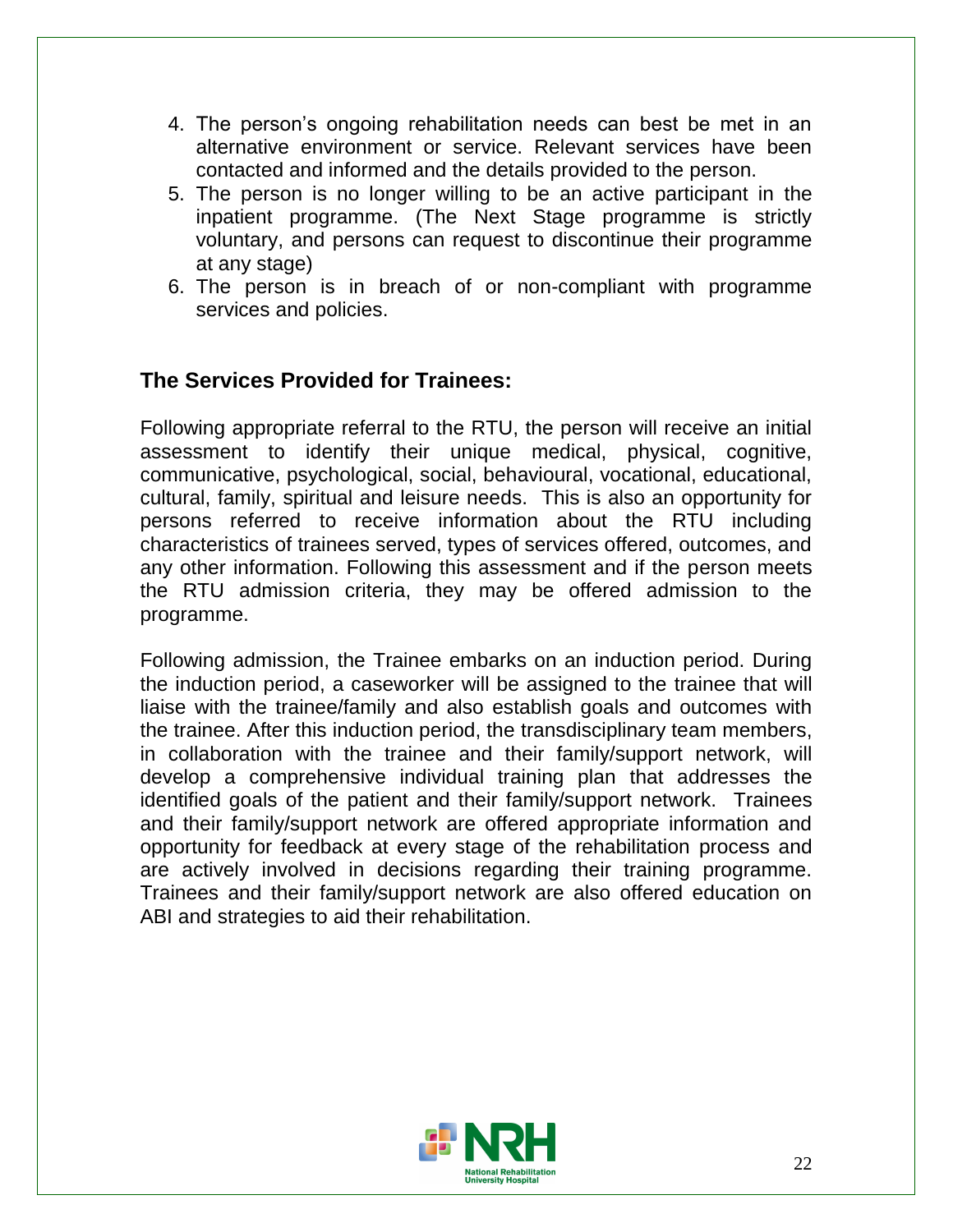#### **Types of services offered by the Next Stage programme to meet identified needs could include:**

- Brain Injury Awareness & Management
- Education and Project support
- Information Technology
- Life Skills Management
- Personal and Social Development
- Vocational assessment, planning and exploration
- Discharge Planning

Furthermore, if additional services are required and not available on-site, the Next Stage programme can facilitate referral to certain ancillary services.

#### **Examples of these ancillary services that the Next Stage programme can refer to include:**

- Advanced assistive technology assessment
- Physiotherapy Services (incl. Aquatic physiotherapy and sports/exercise)
- Medical assessment and management
- Speech & Language **Therapy**
- Medical speciality consulting including Psychiatry, Neuroophthalmology, Neuropsychiatry.
- Occupational Therapy
- Substance abuse counselling

People with ABI in the RTU frequently have complex disabilities and needs which require specialist intervention by professionals with knowledge and experience in the management of brain injury. This is taken into consideration when an individual caseworker is being assigned to each trainee. The composition of the NRH/RTU transdisciplinary team for each person served is determined by the assessment of the person's individual medical and rehabilitation needs. These team members could include:

- Counselling psychologist
- IT instructor
- Education support facilitator
- Occupational therapist
- Rehabilitation medicine specialist

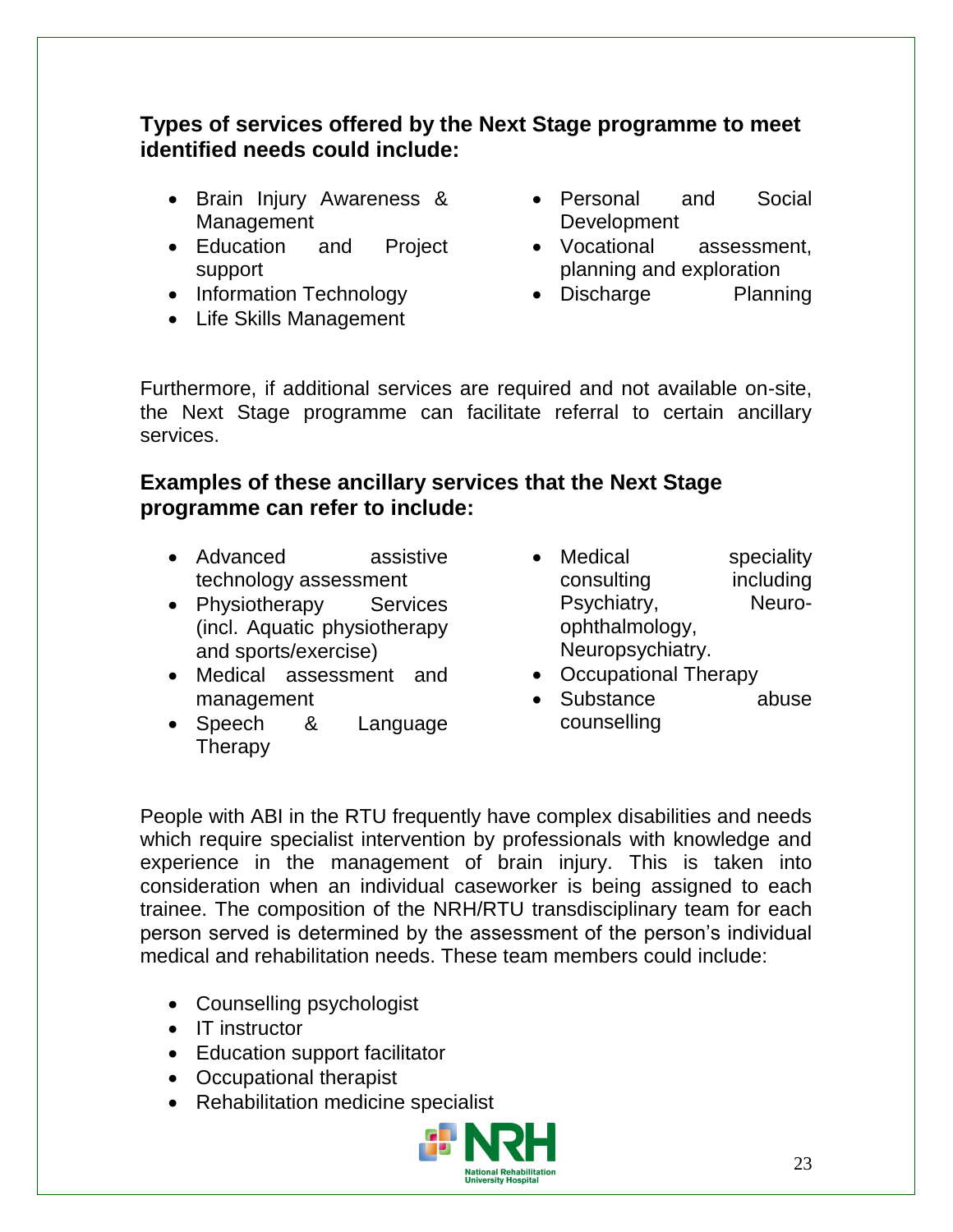- Speech and language therapist
- Training facilitator
- Training manager

#### **The Services provided For the Families, Carers and support systems of Person Served:**

Families and carers are partners in the rehabilitation process and are encouraged to participate in all phases of the programme. Information, counselling, emotional and psychological support can reduce the emotional sequelae experienced by the family/carer. This support may help them to adapt and come to terms with life changes, and so result in better long-term outcomes for both the patient and the family. Rehabilitation is a continuous and lifelong process. The carrying over of new skills gained in treatment into daily activities and into discharge environments is critical to the success of any rehabilitation programme.

Many services are available within the Next Stage programme to meet the needs of the patient's family/carers including:

- Education/training about management of ABI related issues (e.g. Family Conferences, printed resource material, informal instruction and practical skills training in preparation for discharge).
- Psychological support services
- Peer support through interaction with other families and various community support groups (e.g. ABII and Headway Ireland).
- Information about community support, trainee progress within the service, advocacy, accommodation, and assistive technology resources.
- Yearly organised Family 'Information Days'
- Trial of supported living on site in 'Woodpark', our short stay independent living facility

Each trainee is assigned their own caseworker at time of induction. The caseworker is the primary point of contact for family/carers and will attend medical reviews with the family and facilitate family meetings with RTU team and/or community service providers.